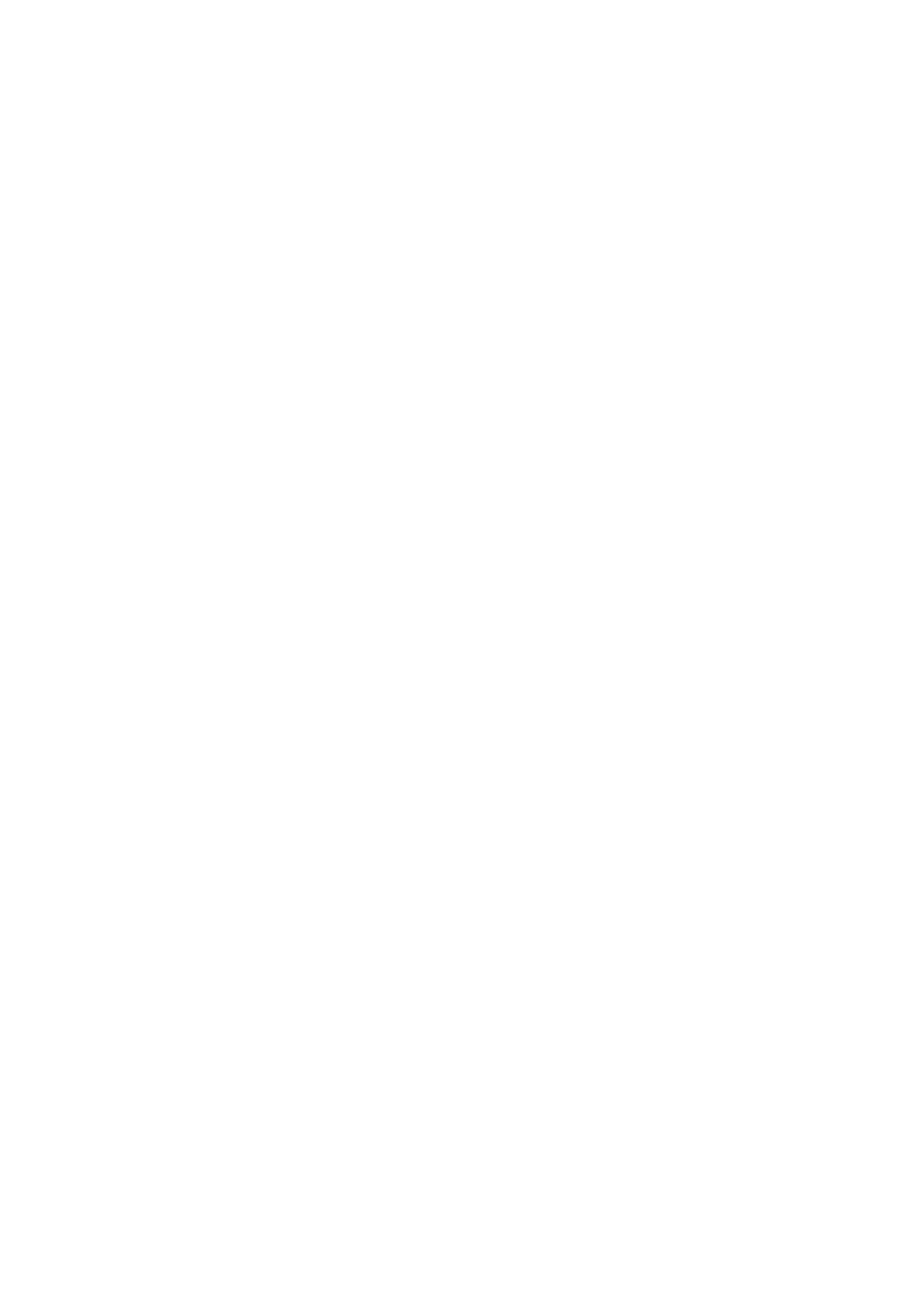# Road Traffic (Towed Agricultural Implements) Regulations 1995

### **Contents**

| 1.  | Citation                                          | 1                |
|-----|---------------------------------------------------|------------------|
| 3.  | Terms used in these regulations                   | $\mathbf{1}$     |
| 4.  | Lighting equipment generally                      | $\boldsymbol{2}$ |
| 5.  | Positioning of lighting equipment generally       | $\overline{3}$   |
| 6.  | Stop lights                                       | $\overline{4}$   |
| 7.  | Reflectors                                        | $\overline{4}$   |
| 8.  | Rear lights                                       | $\frac{5}{5}$    |
| 9.  | Signalling lights                                 |                  |
| 10. | Clearance lights                                  | 6                |
| 11. | Flashing amber light                              | 6                |
| 12. | <b>Brakes</b>                                     | $\boldsymbol{7}$ |
| 13. | Safety of components and attachments              | $\overline{7}$   |
| 14. | Safety chains                                     | 8                |
| 15. | Portable warning signs                            | 9                |
| 16. | Towed mass ratios                                 | 9                |
| 17. | Towing on a road at night-time                    | 10               |
| 18. | Speed restrictions                                | 10               |
| 19. | Movements of agricultural combinations within the |                  |
|     | metropolitan area, during peak hours and on       |                  |
|     | freeways                                          | 10               |
| 20. | Parking of agricultural combinations on a         |                  |
|     | carriageway                                       | 11               |
| 21. | Head lights                                       | 12               |
| 22. | <b>Mirrors</b>                                    | 12               |
| 23. | Warning flags                                     | 12               |
| 24. | Certain vehicles may be equipped with flashing    |                  |
|     | amber light                                       | 12               |
|     |                                                   |                  |

Ceased on 27 Apr 2015 Version 02-e0-01 **page i**  $\mathbf{F}$  from which was the set that we besite for further information  $\mathbf{F}$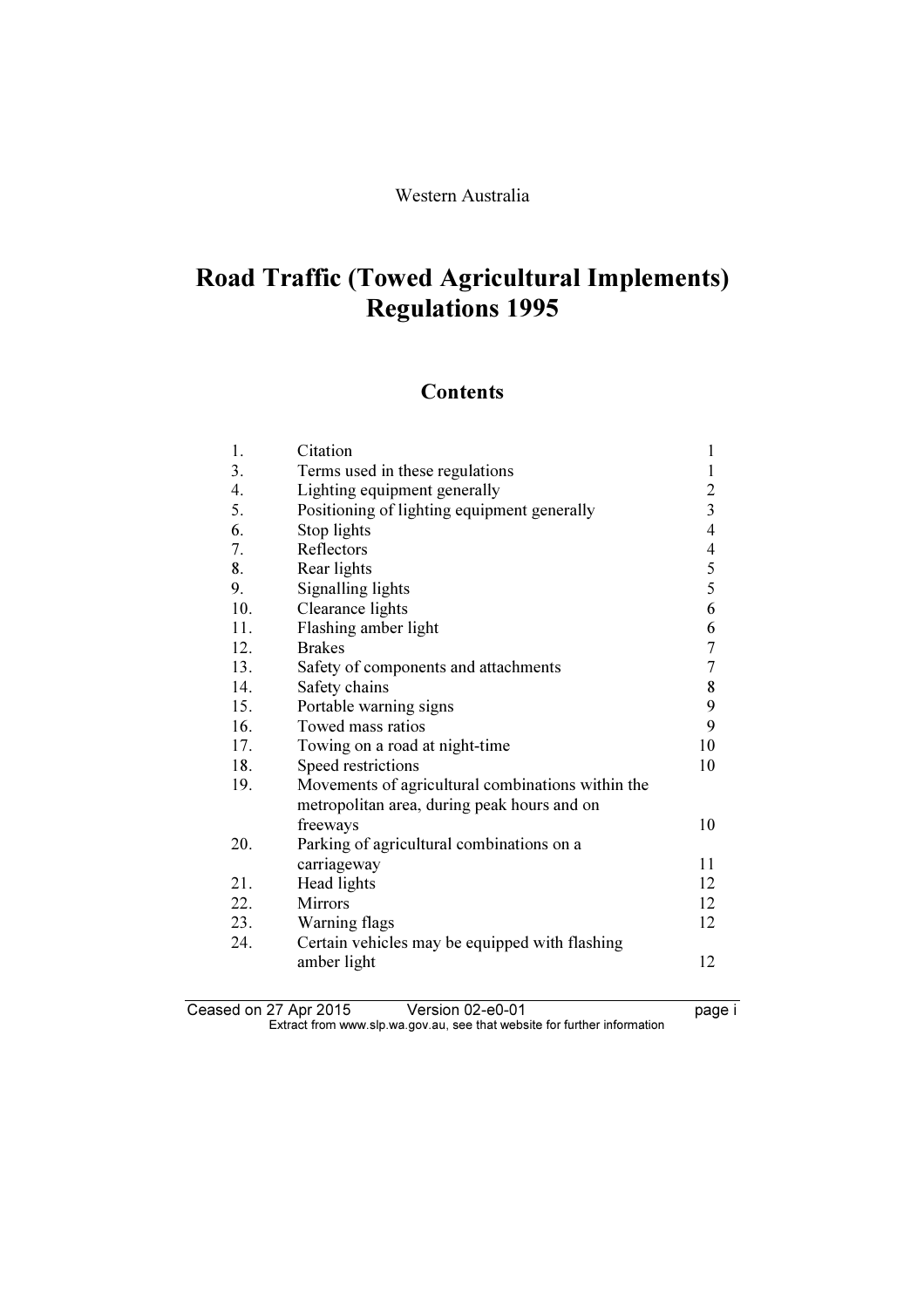| 25.   | Oversize agricultural combinations                 | 13 |
|-------|----------------------------------------------------|----|
| 25A.  | Communication between drivers                      | 14 |
| 26.   | Convoys                                            | 15 |
| 27.   | Movement of excessively high agricultural          |    |
|       | combinations                                       | 15 |
| 28.   | Movement of excessively wide or long agricultural  |    |
|       | combinations                                       | 16 |
| 29AA. | Vehicles other than agricultural implements        | 17 |
| 29.   | Limit on number of towed vehicles                  | 17 |
| 29A.  | Director General may grant exemptions              | 18 |
| 29B.  | Movements of agricultural combinations may be      |    |
|       | authorised by permits                              | 18 |
| 30.   | General duty of drivers and offences and penalties | 19 |
| 31.   | Gate to gate towing                                | 20 |
|       | <b>Notes</b>                                       |    |
|       | Compilation table                                  | 21 |
|       |                                                    |    |

## Defined terms

page ii Version 02-e0-01 Ceased on 27 Apr 2015  $\mathbf{F}$  from which was the set that we besite for further information  $\mathbf{F}$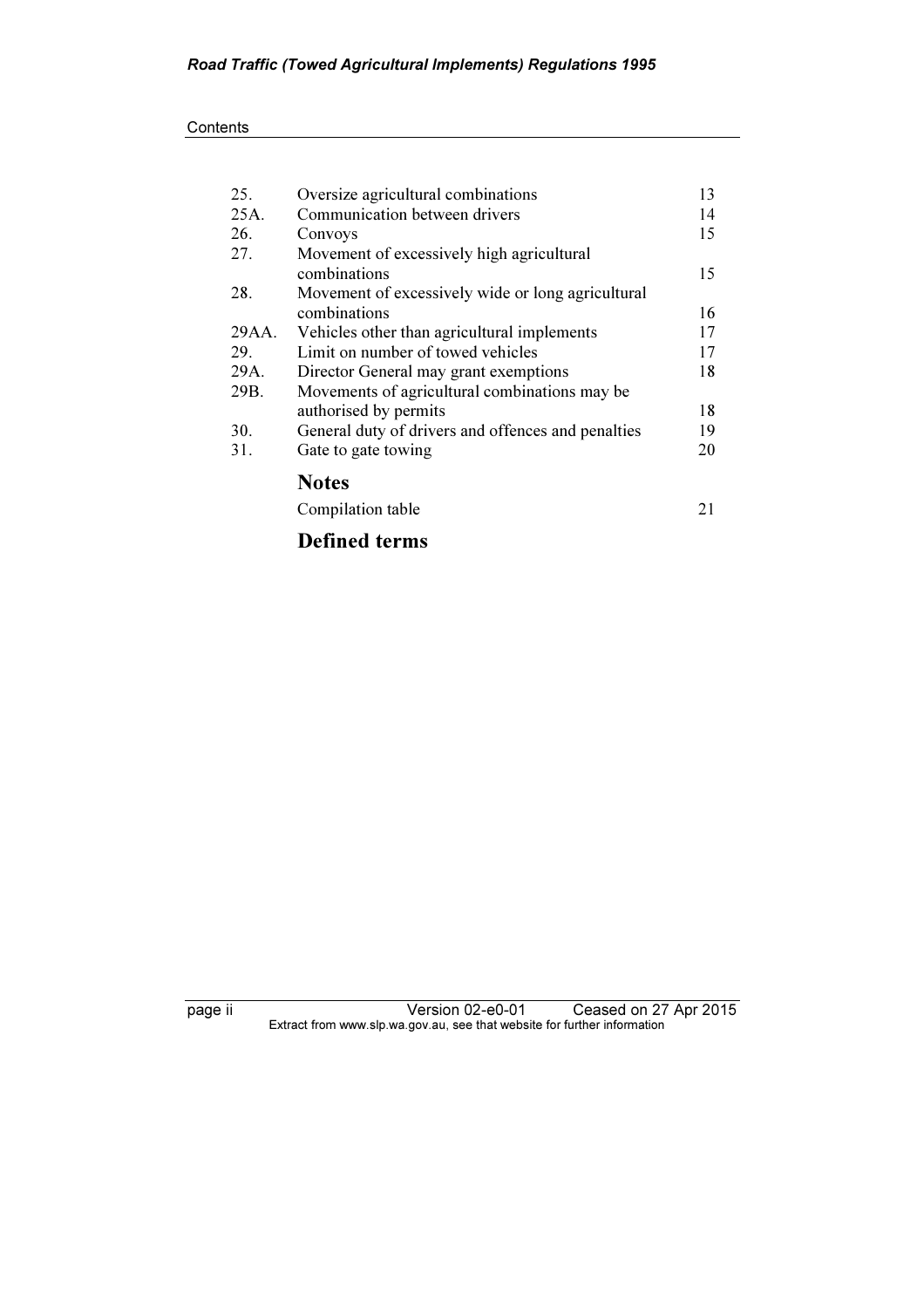Western Australia

Road Traffic Act 1974

# Road Traffic (Towed Agricultural Implements) Regulations 1995

#### 1. Citation

 These regulations may be cited as the Road Traffic (Towed Agricultural Implements) Regulations  $1995^1$ .

[2. Omitted under the Reprints Act 1984 s.  $7(4)(f)$ .]

#### 3. Terms used in these regulations

(1) In these regulations, unless the contrary intention appears —

flashing amber light has a meaning that is affected by regulation 11;

**gate to gate** means 2 gates facing each other, one on each side of a road, where the distance between the 2 centrelines, drawn at right angles to the road, of each gate is 20 metres or less;

*night-time* means the period between sunset and sunrise:

on a road includes partly on a road but does not include on a road when an agricultural implement is being towed from gate to gate;

tow includes haul;

towed vehicle means a vehicle that is being towed by a towing vehicle;

towing vehicle means a motor vehicle that is towing an agricultural implement or 2 or more vehicles that include an agricultural implement;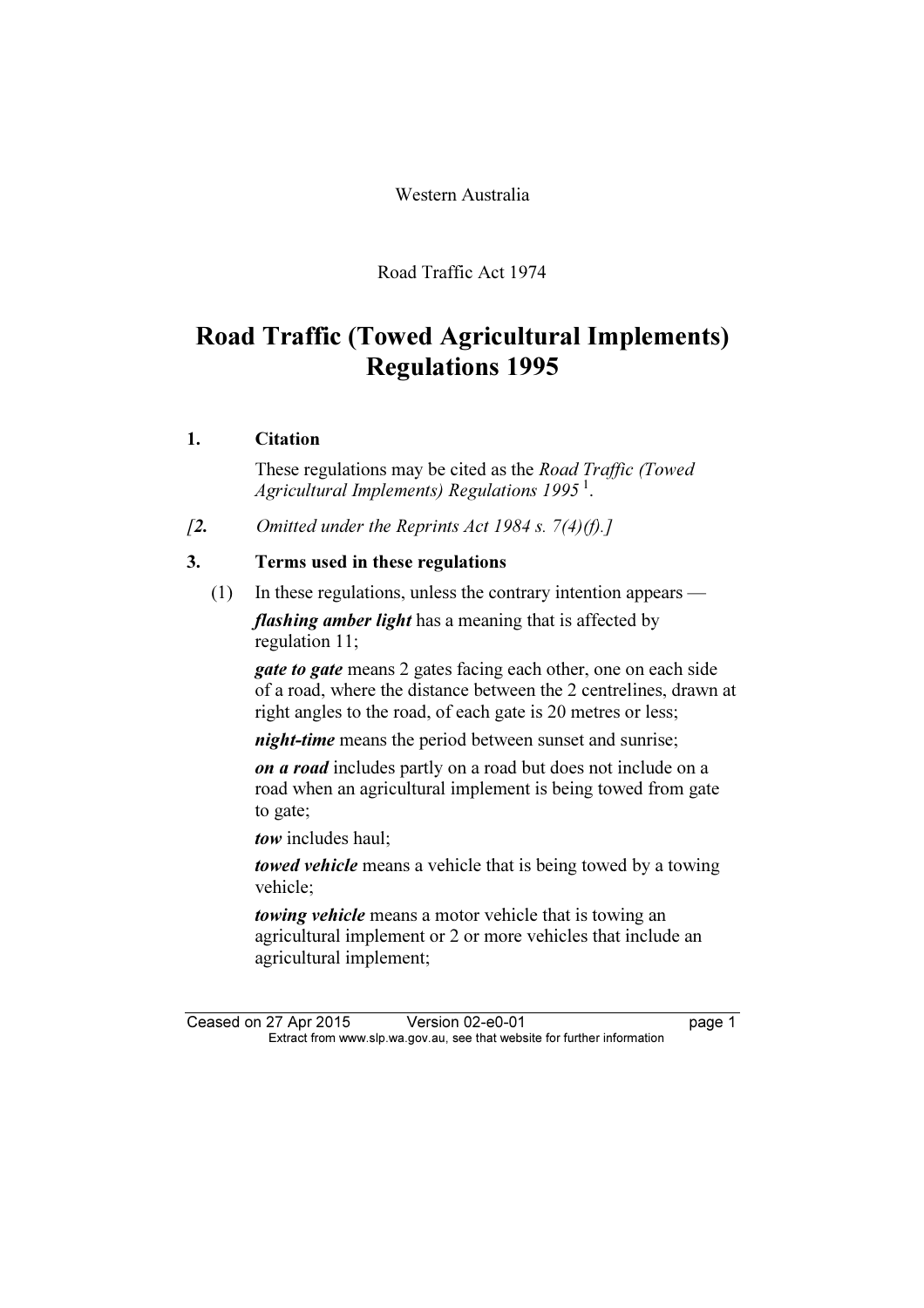used, in relation to a vehicle or a combination, includes being driven, or towed, and being left stationary; Vehicle Standards means the Road Traffic (Vehicle Standards) Regulations 2002, the Road Traffic (Vehicle Standards) Rules 2002 and the Road Traffic (Animal Drawn Vehicles) Regulations 2002.

- (2) Nothing in these regulations prevents the application to a towing vehicle, a pilot vehicle or an escort vehicle, of any other written law.
- (3) Unless the contrary intention appears, a term used in these regulations has the same meaning as it has in the Road Traffic (Vehicle Standards) Regulations 2002.
- (4) An agricultural implement is not subject to regulations that would apply to it under the *Road Traffic Act 1974*, other than regulation 31 of these regulations, while the agricultural implement is being towed from gate to gate in accordance with regulation 31 of these regulations.

 [Regulation 3 amended in Gazette 1 Nov 2002 p. 5394; 24 Feb 2006 p. 885; 24 Oct 2007 p. 5647-8; 7 Dec 2010 p. 6096.]

#### 4. Lighting equipment generally

- (1) If a towed vehicle is being towed on a road at night-time there must be fitted to the towed vehicle, and connected electrically to the towing vehicle, lighting equipment which complies with —
	- (a) if the towed vehicle is a trailer
		- (i) the Road Traffic (Vehicle Standards) Rules 2002 Part 8; or
		- (ii) these regulations;
- or
	- (b) if the towed vehicle is not a trailer these regulations.

page 2 Version 02-e0-01 Ceased on 27 Apr 2015<br>Extract from www.slp.wa.gov.au, see that website for further information  $\mathbf{F}$  from which was the set that we besite for further information  $\mathbf{F}$ 

r. 4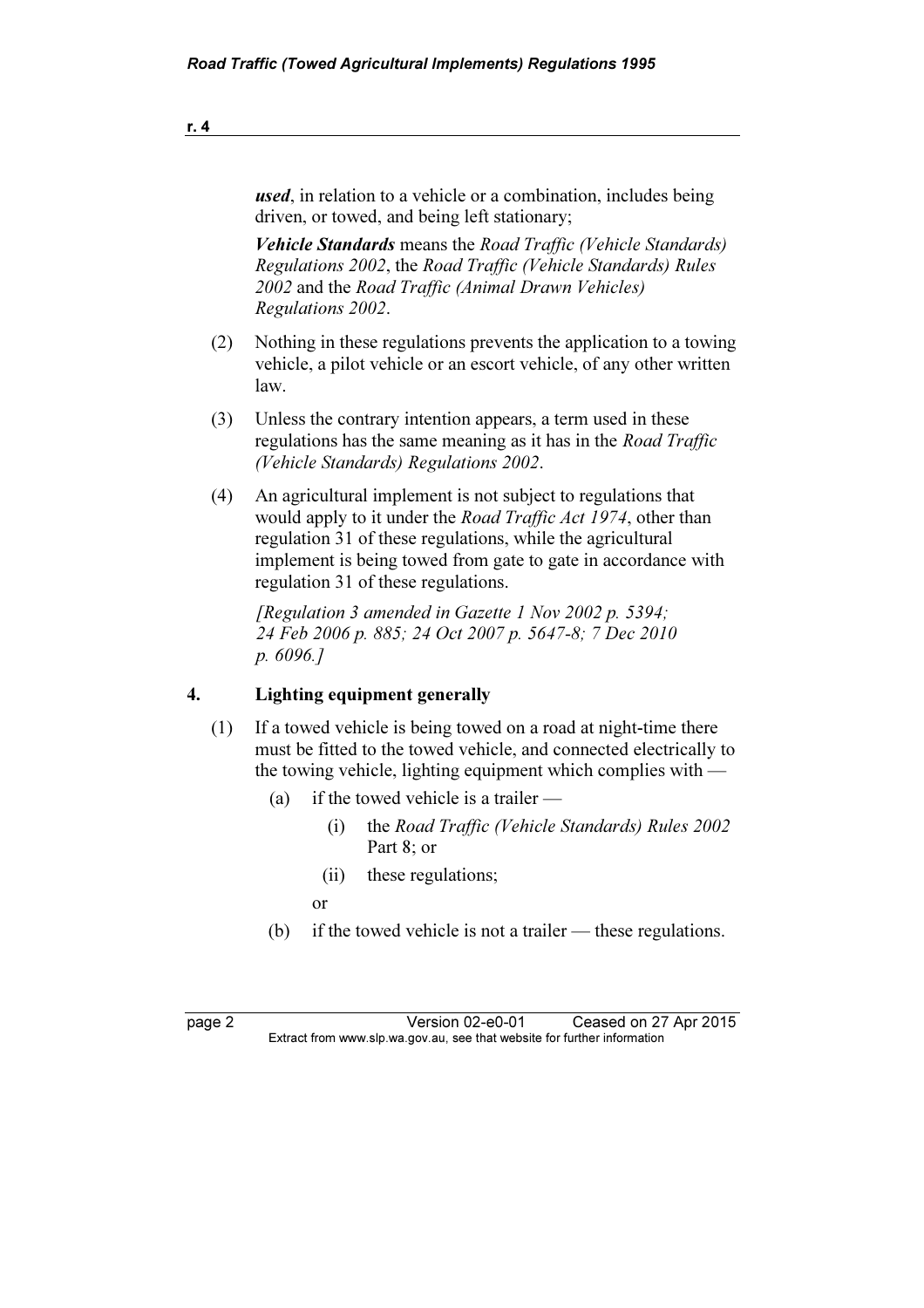- (2) Where the lighting equipment referred to in subregulation (1) is fitted by means of a light board, that light board —
	- (a) must be securely installed; and
	- $(b)$  may
		- (i) be installed with straps; and
		- (ii) incorporate a wiring harness connected to a suitable connector on the towing vehicle.
- $(3)$  In this regulation *lighting equipment* means lights, reflectors and ancillary equipment.

[Regulation 4 amended in Gazette 1 Nov 2002 p. 5395; 24 Feb 2006 p. 888; 7 Dec 2010 p. 6097.]

#### 5. Positioning of lighting equipment generally

All lights and reflectors required by these regulations —

- (a) subject to paragraph (b), must be fitted not less than 400 mm and not more than 1.5 m above ground level;
- (b) where there is no suitable structure not more than 1.5 m above ground level to which those lights and reflectors can be fitted, may be fitted higher than, but as near as possible to 1.5 m above ground level;
- (c) must be fitted symmetrically, to each side of the rear of the towed vehicle, and —
	- (i) wherever possible, horizontally and inwards in the sequence stop light, reflector, rear light and signalling light; or
	- (ii) where it is not possible to fit those lights and reflectors in accordance with subparagraph (i), be fitted vertically, in the sequence referred to with the stop light on the top and the signalling light on the bottom;
- (d) must have the outer edge of their reflective or illuminated area not more than 400 mm from each of the lateral extremities of the towed vehicle; and

Ceased on 27 Apr 2015 Version 02-e0-01 page 3<br>Extract from www.slp.wa.gov.au, see that website for further information  $\mathbf{F}$  from which was the set that we besite for further information  $\mathbf{F}$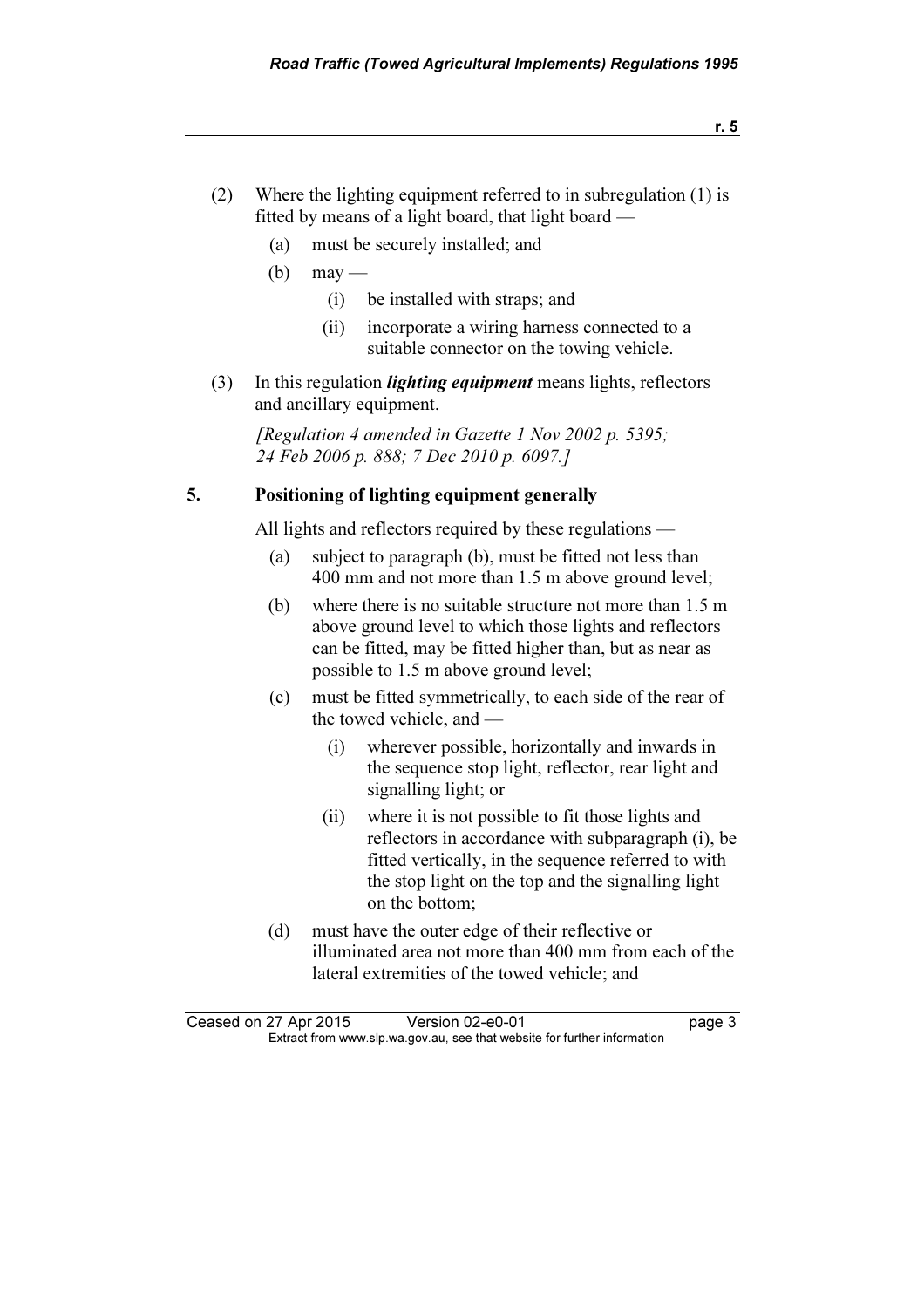| must diffuse or direct their emitted or reflected light so |
|------------------------------------------------------------|
| as not to cause glare adversely affecting the vision of a  |
| person.                                                    |

[Regulation 5 amended in Gazette 1 Nov 2002 p. 5395-6; 7 Dec 2010 p. 6097.]

#### 6. Stop lights

- (1) Subject to subregulation (2), there must be fitted to each towed vehicle towed on a road 2 stop lights —
	- (a) each of which, when lighted, displays a red light clearly visible in sunlight at all distances up to 60 m to the rear of the towed vehicle; and
	- (b) each of which is lighted when the foot brake of the towing vehicle is applied.
- (2) Subregulation (1) does not apply if the combination of which the towed vehicle is a part is fitted with a flashing amber light in accordance with regulation 11 and that light is operating whenever the combination is being moved on a road.

[Regulation 6 amended in Gazette 1 Nov 2002 p. 5395-6; 24 Feb 2006 p. 885; 7 Dec 2010 p. 6097.]

#### 7. Reflectors

- (1) Where an agricultural implement is towed or left stationary on a road at night-time the driver of the towing vehicle or the person who left the implement stationary must ensure that the towed implement, or in the case of an agricultural combination consisting of more than 1 towed vehicle, the rear vehicle of that combination, is fitted with 2 reflectors —
	- (a) each of which, at night-time, emits a red reflection of the light projected on to that reflector by a headlight complying with Part 8 Division 2 of the Road Traffic (Vehicle Standards) Rules 2002 so as to be visible clearly, at a distance of 100 m, to the driver of the vehicle from which that light is projected; and

page 4 Version 02-e0-01 Ceased on 27 Apr 2015<br>Extract from www.slp.wa.gov.au, see that website for further information  $\mathbf{F}$  from which was the set that we besite for further information  $\mathbf{F}$ 

r. 6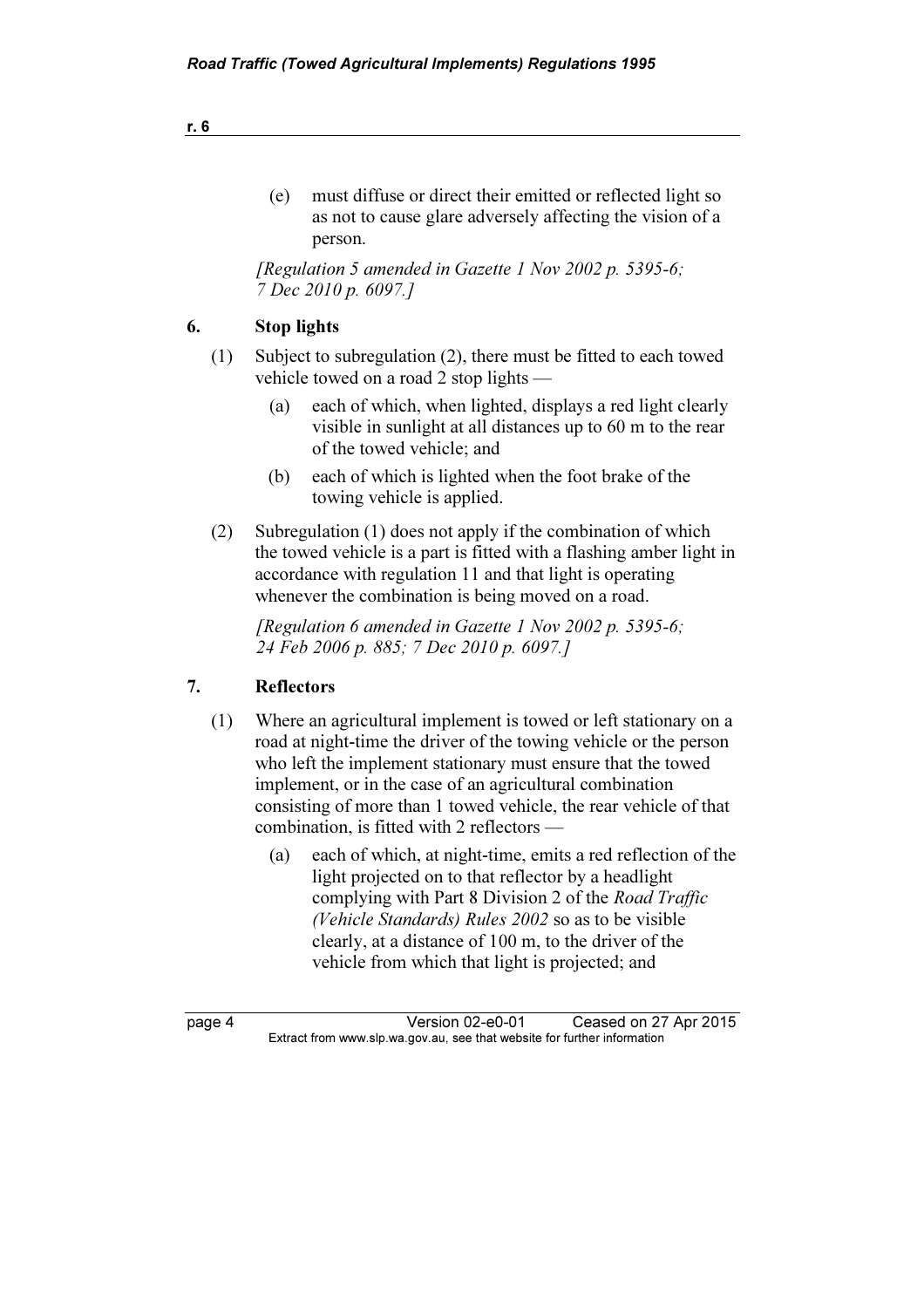- (b) each of which consists of
	- (i) a reflective tape with an area of not less than 25 sq cm and a width of not less than 25 mm; or
	- (ii) a reflecting lens of not less than 25 mm in diameter fitted to a rear light.
- (2) In addition to the reflectors required under subregulation (1) there may be fitted to a towed vehicle a third reflector which —
	- (a) complies with the requirements of subregulation  $(1)(b)$ ; and
	- (b) occupies a central position between the signalling lights referred to in regulation 9.

 [Regulation 7 amended in Gazette 1 Nov 2002 p. 5394 and 5395; 24 Feb 2006 p. 885 and 888; 7 Dec 2010 p. 6097.]

#### 8. Rear lights

 Where an agricultural implement is towed on a road at night-time, there must be fitted to that implement, or, in the case of an agricultural combination consisting of more than 1 towed vehicle, the rear vehicle of that combination, 2 rear lights —

- (a) each of which is of a power not exceeding 7 watts; and
- (b) each of which, when lighted, displays a red light clearly visible at night at all distances up to 200 m to the rear of the towed vehicle.

 [Regulation 8 amended in Gazette 1 Nov 2002 p. 5395; 24 Feb 2006 p. 888; 7 Dec 2010 p. 6097.]

#### 9. Signalling lights

 Where an agricultural implement is towed on a road at night-time, there must be fitted to that implement, or, in the case of an agricultural combination consisting of more than 1 towed vehicle, the rear vehicle of that combination, 2 signalling lights —

Ceased on 27 Apr 2015 Version 02-e0-01 page 5<br>Extract from www.slp.wa.gov.au, see that website for further information  $\mathbf{F}$  from which was the set that we besite for further information  $\mathbf{F}$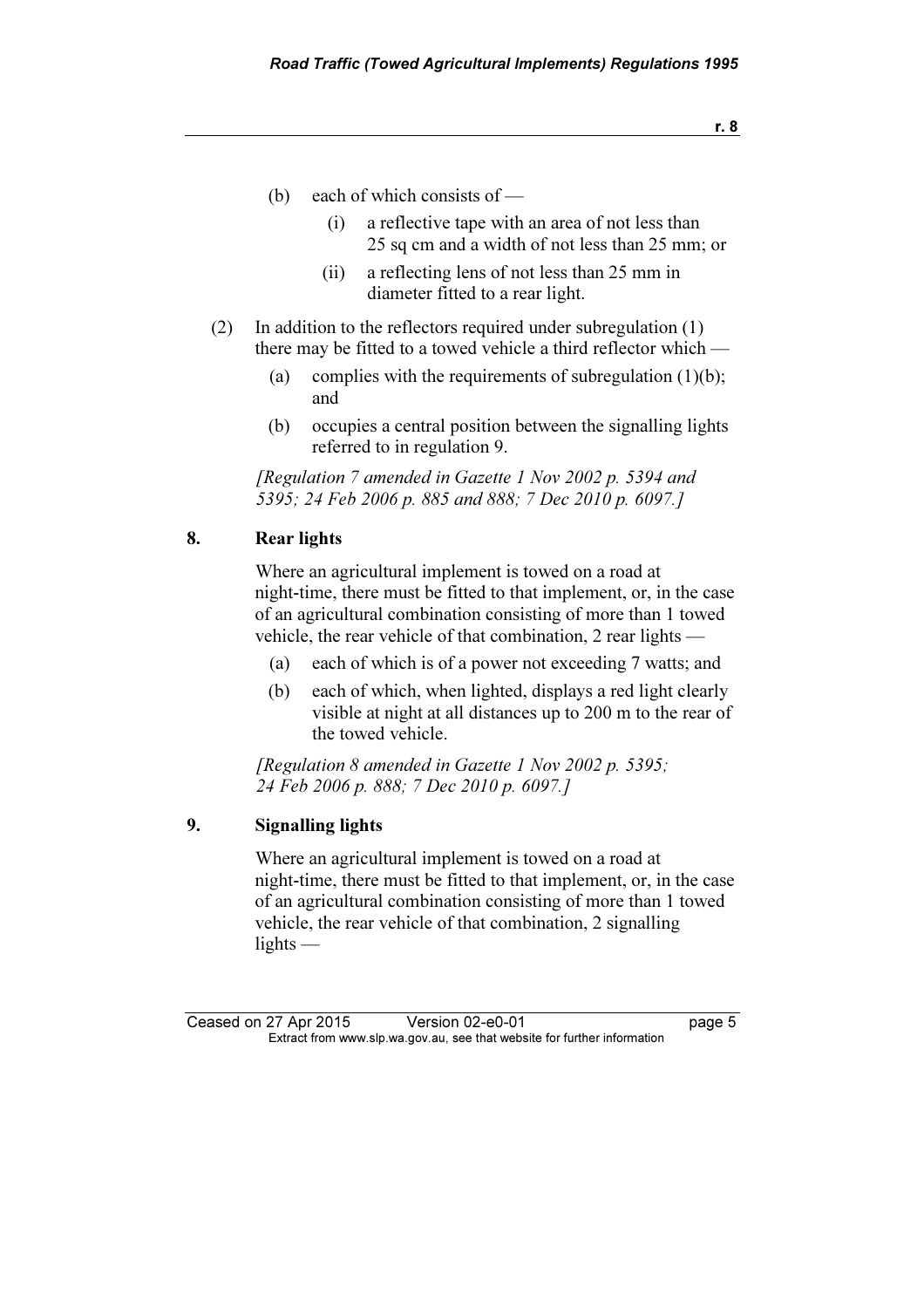| (a) | each of which, when lighted, displays an amber light<br>clearly visible in sunlight at all distances up to 60 m to<br>the rear of the towed vehicle;                                                                                                    |
|-----|---------------------------------------------------------------------------------------------------------------------------------------------------------------------------------------------------------------------------------------------------------|
| (b) | which are readily operated by the driver of the towing<br>vehicle from his or her proper driving position;                                                                                                                                              |
| (c) | the operation of which is indicated by means of a<br>tell-tale indicator that is visible and audible to the driver<br>of the towing vehicle;                                                                                                            |
| (d) | the switching on of each of which is followed by the<br>display of its light within a maximum period of one<br>second and by the regular flashing of its light thereafter<br>at a rate of not less than 60 times or more than<br>120 times, per minute; |
| (e) | each of which flashes in phase with its counterpart on<br>the same side of the towing vehicle and is operated by<br>the same control switch; and                                                                                                        |
| (f) | which are capable of operating as flashing warning<br>lights.                                                                                                                                                                                           |
|     | [Regulation 9 amended in Gazette 1 Nov 2002 p. 5395-6;<br>24 Feb 2006 p. 888; 7 Dec 2010 p. 6097.]                                                                                                                                                      |

#### 10. Clearance lights

- (1) Where an agricultural implement with a width exceeding 2.5 m is towed on a road at night-time, a clearance light must be fitted to each side of that implement.
- (2) In this regulation, *clearance light* means a light which, when lighted, gives an indication of the width of the towed vehicle from the front and from the rear of that vehicle.

[Regulation 10 amended in Gazette 1 Nov 2002 p. 5395; 24 Feb 2006 p. 888; 7 Dec 2010 p. 6097.]

#### 11. Flashing amber light

 If a provision of these regulations requires the use of a flashing amber light, the light and its use must comply with Schedule 2

page 6 Version 02-e0-01 Ceased on 27 Apr 2015<br>Extract from www.slp.wa.gov.au, see that website for further information  $\mathbf{F}$  from which was the set that we besite for further information  $\mathbf{F}$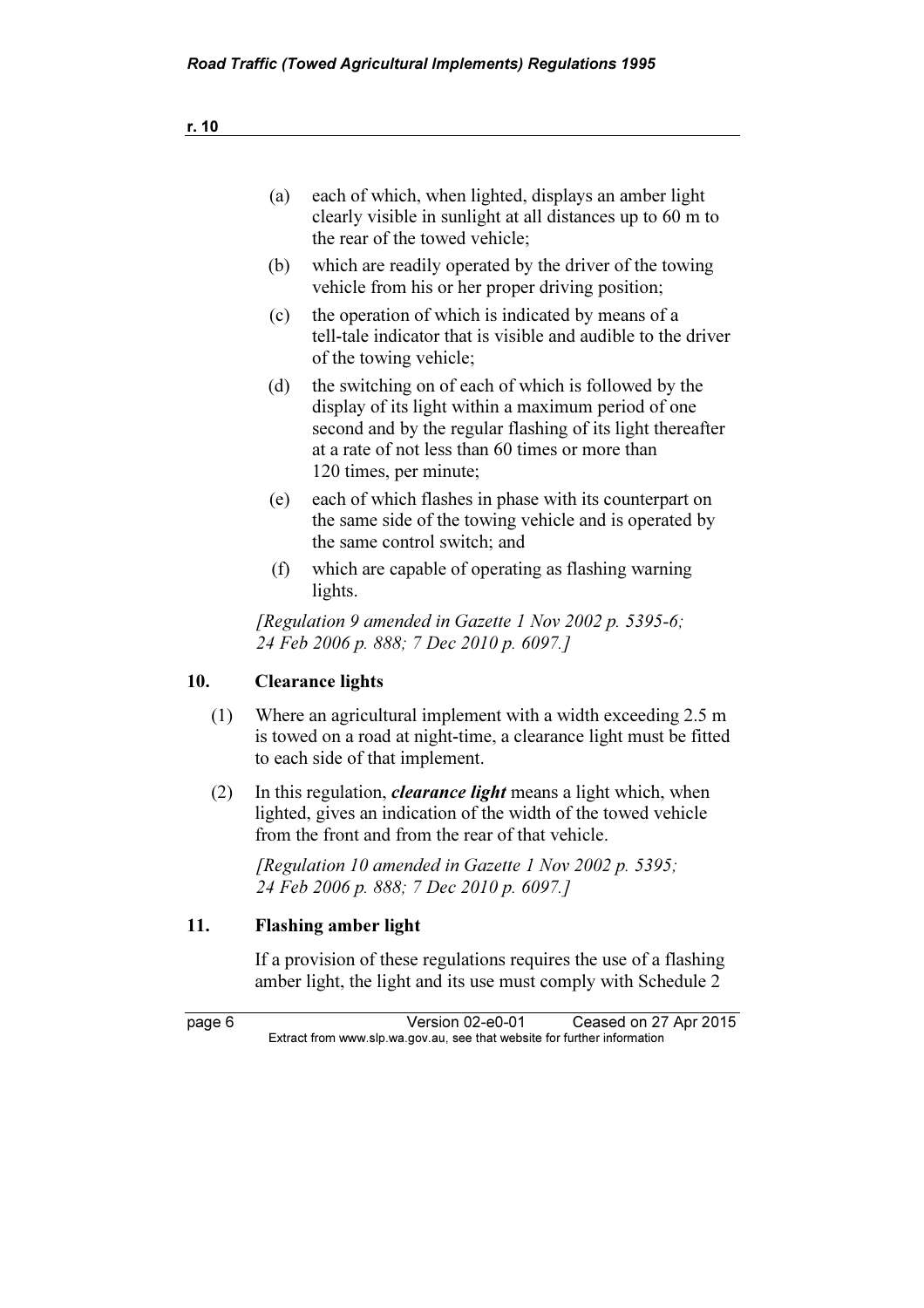clauses 39(a) and (b) and 40, and if the light is not a strobe light, clause 39(c) of the Road Traffic (Vehicle Standards) Regulations 2002.

[Regulation 11 inserted in Gazette 24 Feb 2006 p. 885.]

#### 12. Brakes

- (1) An agricultural combination being used on a road must be capable of stopping from —
	- (a) a speed of 30 km/h; or
	- (b) the maximum speed of which it is capable,

whichever is the lower, within a distance not exceeding 15 m.

 (2) Any braking system on a towed vehicle which is capable of being connected to the towing vehicle must be connected to that vehicle while it and the towed vehicle are in motion on a road.

 [Regulation 12 amended in Gazette 24 Feb 2006 p. 888; 7 Dec 2010 p. 6097.]

#### 13. Safety of components and attachments

- (1) Every component of a towed vehicle being towed on a road must be maintained in such a condition as to be unlikely to render the use of that towed vehicle unsafe.
- (2) Any folded arm, mechanism or structure which
	- (a) forms part of a towed vehicle; and
	- (b) is capable of moving so as to increase any of the dimensions of the towed vehicle,

 must be prevented from moving in that manner by chains, pins or some other mechanical locking system.

 (3) Any component or hopper, bin or other attachment of, or to, a towed vehicle which is capable of becoming loose or detached from that towed vehicle must be secured to prevent it from becoming loose or detached.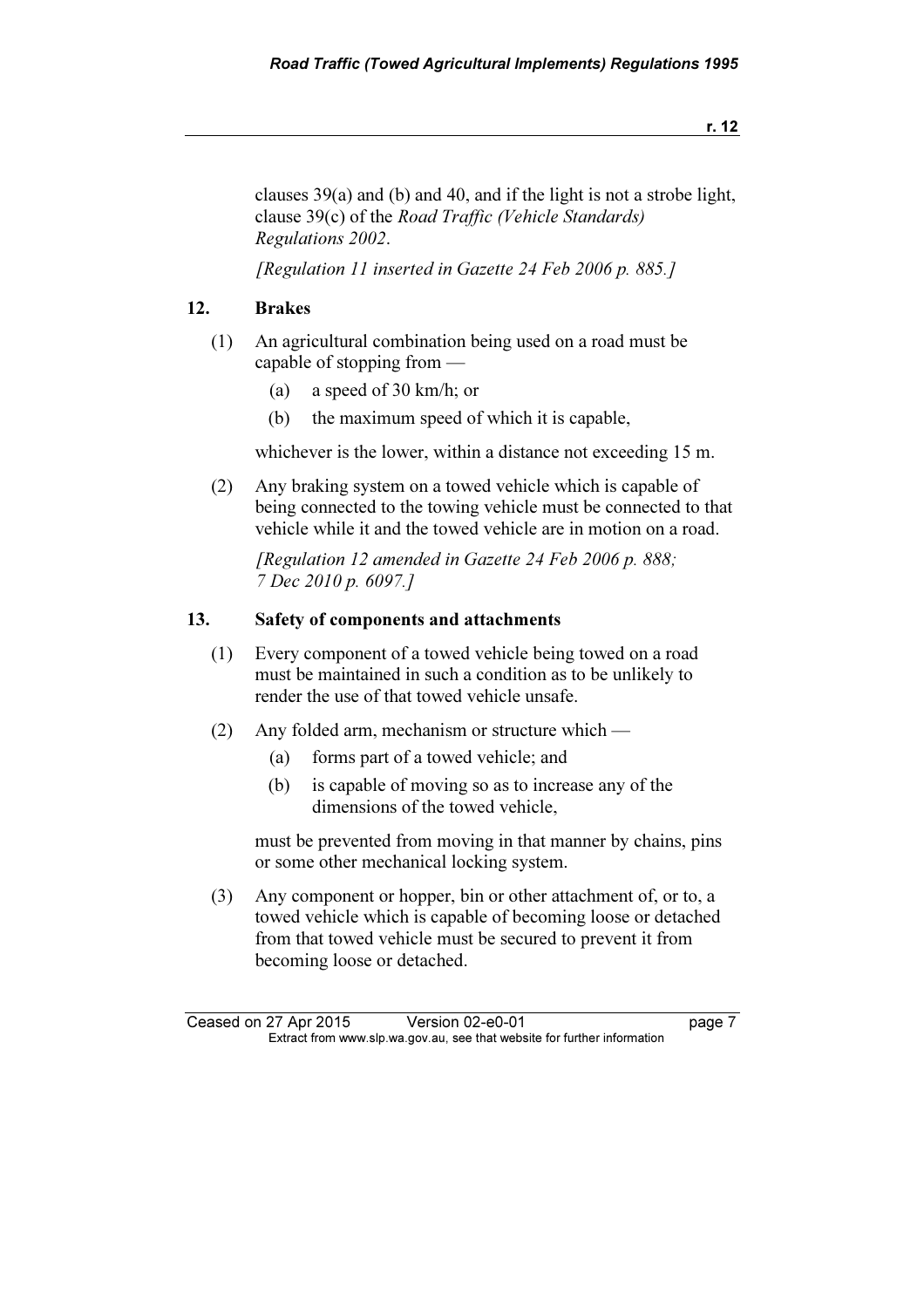[Regulation 13 amended in Gazette 7 Dec 2010 p. 6097.]

#### 14. Safety chains

- (1) Each agricultural implement being towed on a road must be connected to the towing vehicle or, in the case of an agricultural combination consisting of more than one towed vehicle, to the vehicle in front of it, not only by a coupling but also by —
	- (a) safety chains that conform with and are fitted in accordance with subregulations (3) and (4); or
	- (b) a safe locking device that conforms with subregulation (2).
- (2) The safe locking device referred to in subregulation (1) must consist of a spring clip, split pin or similar device which is designed to mechanically capture the coupling to prevent the accidental disconnection of the coupling.
- (3) Safety chains referred to in subregulation (1) must
	- (a) consist of 2 chains;
	- (b) be capable of keeping the agricultural implement in tow in the event of the failure or accidental disconnection of the coupling between that implement and the towing vehicle or the vehicle in front of that implement, as the case requires;
	- (c) be fitted to the frame or other substantial portion of the agricultural implement and to a substantial portion of the towing vehicle or the vehicle in front of that implement, as the case requires;
	- (d) not be liable to accidental disconnection; and
	- (e) permit all normal angular movements of the coupling referred to in paragraph (b) without unnecessary slack in the chains referred to in paragraph (a).
- (4) The chains referred to in subregulation  $(3)(a)$  must
	- (a) be as short as practicable;

page 8 Version 02-e0-01 Ceased on 27 Apr 2015<br>Extract from www.slp.wa.gov.au, see that website for further information  $\mathbf{F}$  from which was the set that we besite for further information  $\mathbf{F}$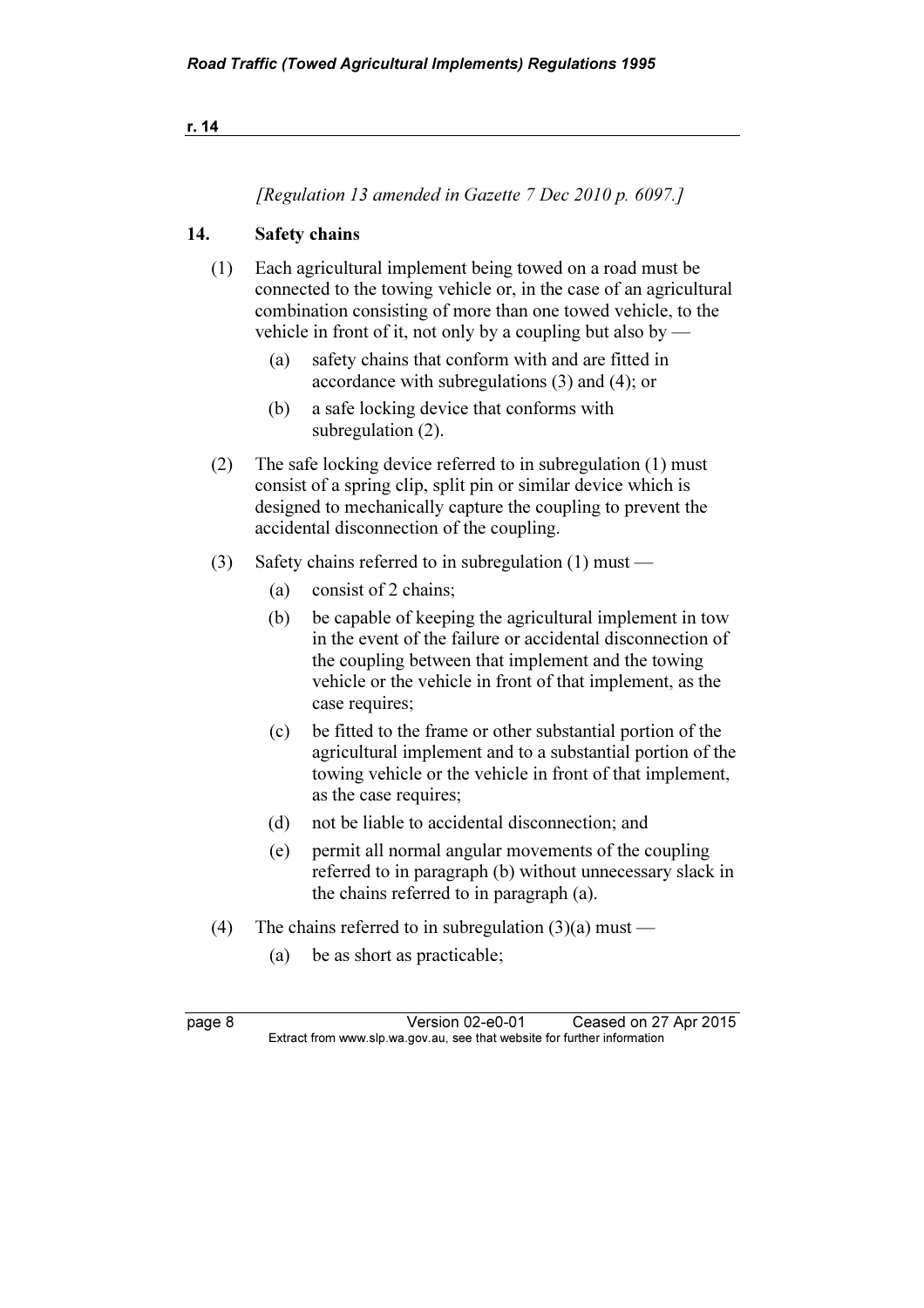- (b) be fitted in a crossed over position so as to prevent the forward end of the drawbar of the towed vehicle from striking the ground in the event of accidental disconnection of the coupling referred to in subregulation (3)(b);
- (c) have their forward ends fitted to the towing vehicle or another towed vehicle, as the case requires, as close to the pivot of the coupling referred to in subregulation (3)(b) as practicable;
- (d) each have links with the constituent metal thereof having a minimum diameter of 10 mm; and
- (e) each be attached to each end by a ring or shackle which is made of steel with a minimum diameter of 10 mm.

[Regulation 14 amended in Gazette 24 Feb 2006 p. 885-6; 7 Dec 2010 p. 6097 and 6097-8.]

#### 15. Portable warning signs

 All agricultural combinations must carry and use portable warning signs in accordance with regulation 191 of the Road Traffic Code 2000, as though a reference in that regulation to a "heavy vehicle" included a reference to an agricultural combination.

 [Regulation 15 amended in Gazette 27 Jul 2004 p. 3081; 24 Feb 2006 p. 886 and 888.]

#### 16. Towed mass ratios

- (1) The mass of a towed vehicle being towed on a road by a towing vehicle other than an agricultural machine must not exceed twice the unloaded mass of the towing vehicle.
- $(2)$  In this regulation —

agricultural machine has the meaning given to that term in the Road Traffic (Vehicle Standards) Regulations 2002;

unloaded mass has the same meaning as it has in the Vehicle Standards.

Ceased on 27 Apr 2015 Version 02-e0-01 page 9<br>Extract from www.slp.wa.gov.au, see that website for further information  $\mathbf{F}$  from which was the set that we besite for further information  $\mathbf{F}$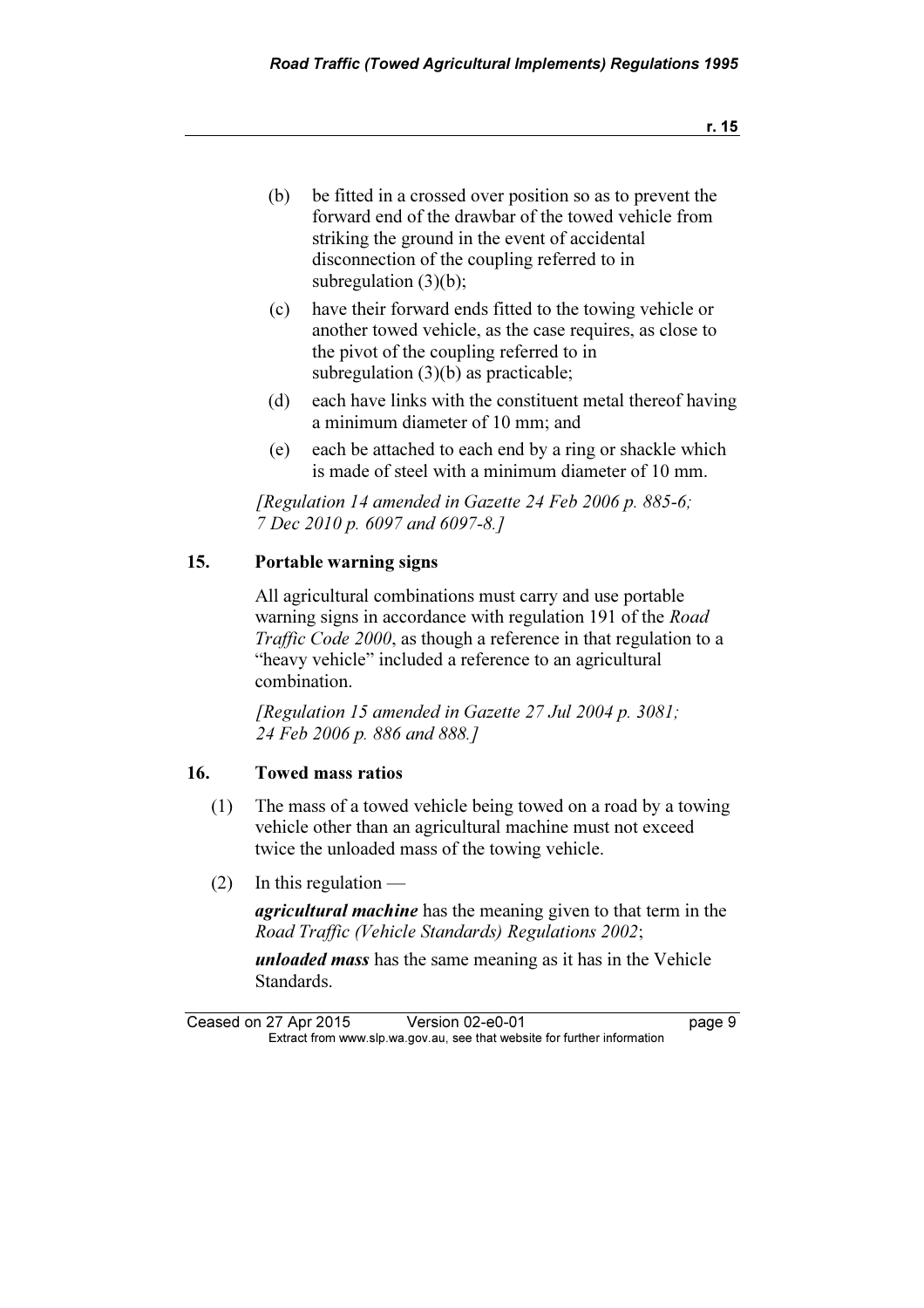| r. 17 |  |  |
|-------|--|--|
|       |  |  |

[Regulation 16 amended in Gazette 1 Nov 2002 p. 5394-5; 3 Jan 2003 p. 11; 24 Feb 2006 p. 886; 28 Nov 2006 p. 4917; 7 Dec 2010 p. 6097.]

#### 17. Towing on a road at night-time

- (1) An agricultural combination must not be used on a road at night-time if it exceeds 3.5 m in width or 25 m in length.
- (2) An agricultural combination, other than a combination referred to in subregulation (1), may be used on a road at night-time if  $it -$ 
	- (a) is fitted with a flashing amber light in accordance with regulation 11 and that light is operating whenever the combination is being moved on a road; and
	- (b) complies with regulations 7, 8, 9 and 10.

[Regulation 17 amended in Gazette 24 Feb 2006 p. 888.]

#### 18. Speed restrictions

- (1) Subject to subregulation (2), an agricultural combination must not travel at a speed exceeding 20 km/h below the local speed limit or, where the local speed limit is 80 km/h or more, 80 km/h.
- (2) If a motor vehicle is being towed in an agricultural combination, the agricultural combination must not travel at a speed exceeding 20 km/h below the local speed limit or, where the local speed limit is 70 km/h or more, 50 km/h.

[Regulation 18 amended in Gazette 24 Feb 2006 p. 888; 7 Dec 2010 p. 6098.]

#### 19. Movements of agricultural combinations within the metropolitan area, during peak hours and on freeways

 (1) An agricultural combination with a width not exceeding 2.5 m and a length not exceeding 25 m must not be used on a road

page 10 Version 02-e0-01 Ceased on 27 Apr 2015<br>Extract from www.slp.wa.gov.au, see that website for further information  $\mathbf{F}$  from which was the set that we besite for further information  $\mathbf{F}$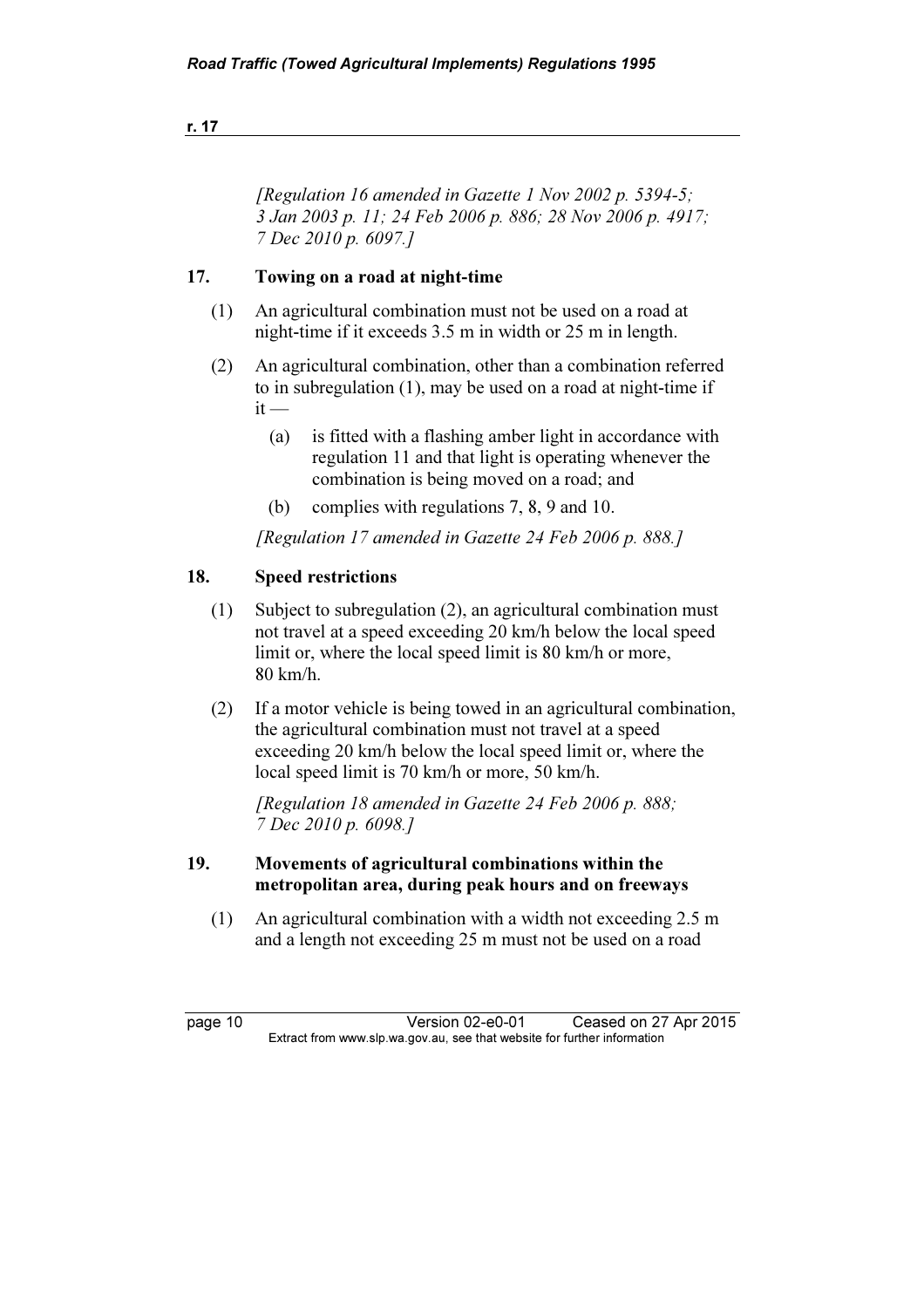r. 20

within a radius of 30 km of the intersection of St Georges Terrace and Barrack Street, Perth, during peak hours.

- (2) An agricultural combination with a width exceeding 2.5 m or a length exceeding 25 m must not be used on a road within a radius of 30 km of the intersection of St Georges Terrace and Barrack Street, Perth, without the approval of the Commissioner of Main Roads under the Main Roads Act 1930.
- (3) An agricultural combination must not be used on a freeway.
- $(4)$  In this regulation —

freeway means a road or portion of a road that is designated as a freeway by signs erected thereon or adjacent thereto;

peak hours means 7.30 a.m. to 9.00 a.m. and 4.30 p.m. to 6.00 p.m. on a Monday, Tuesday, Wednesday, Thursday or Friday, other than a public holiday.

 [Regulation 19 amended in Gazette 24 Feb 2006 p. 888; 7 Dec 2010 p. 6098.]

#### 20. Parking of agricultural combinations on a carriageway

- (1) An agricultural combination, or any component of an agricultural combination, that exceeds 2.5 m in width must not be parked on a carriageway —
	- (a) in a built-up area; or
	- (b) outside a built-up area, except in a truck bay or other area set aside for the parking of vehicles.
- (2) In this regulation *built-up area* means the territory contiguous to and including any road —
	- (a) on which there is provision for lighting by means of street lights;
	- (b) which is built-up with structures devoted to business, industry or dwelling houses at intervals of less than one half kilometre; or

Ceased on 27 Apr 2015 Version 02-e0-01 page 11<br>Extract from www.slp.wa.gov.au, see that website for further information  $\mathbf{F}$  from which was the set that we besite for further information  $\mathbf{F}$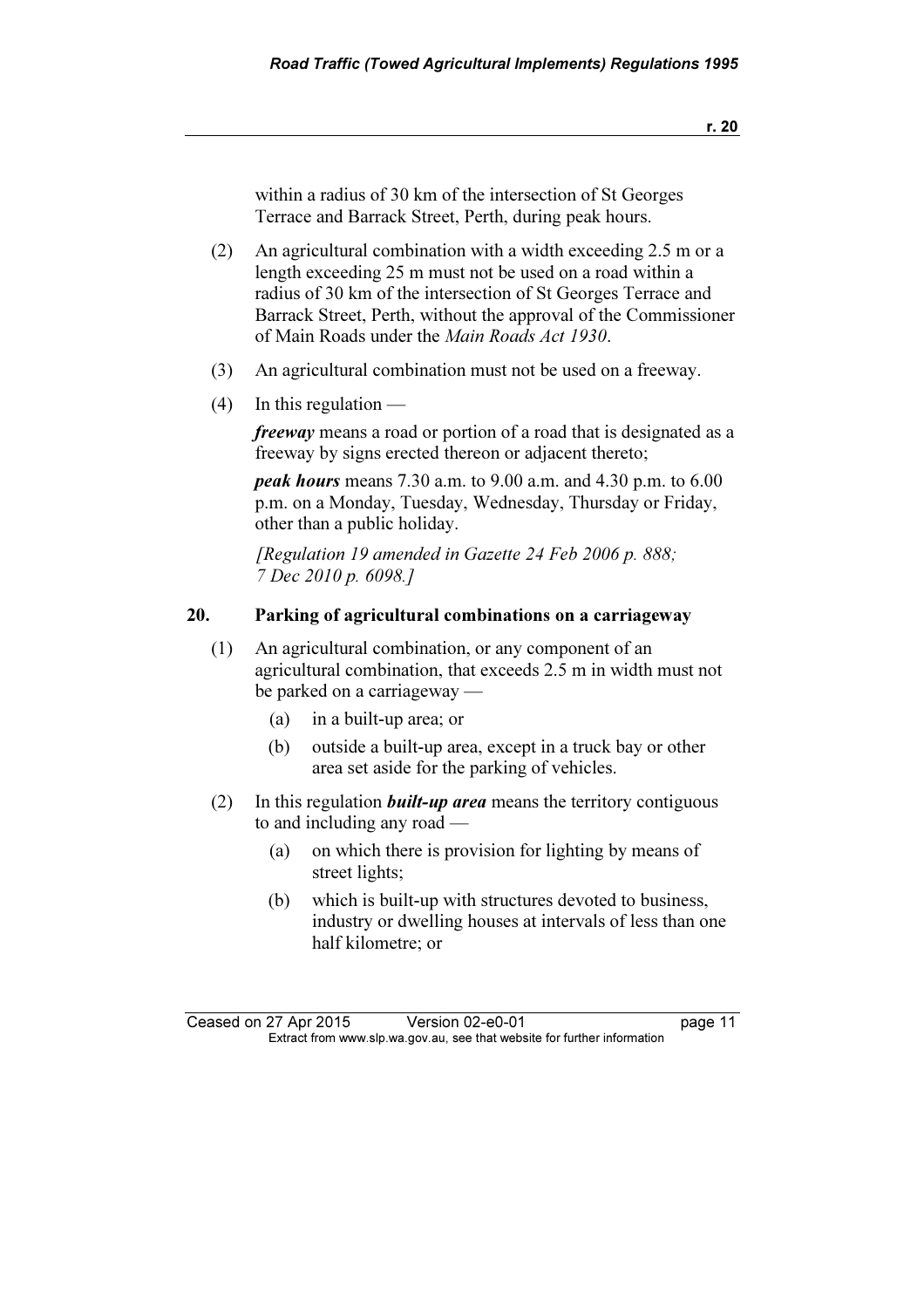| (c) | beyond a sign indicating "BUILT-UP AREA" erected at    |
|-----|--------------------------------------------------------|
|     | the roadside to face drivers approaching a development |
|     | consisting of dwelling houses, business or industrial  |
|     | structures.                                            |

[Regulation 20 amended in Gazette 1 Nov 2002 p. 5395-6; 24 Feb 2006 p. 886 and 888.]

#### 21. Head lights

 An agricultural vehicle, or the front vehicle in an agricultural combination, must have its low-beam headlights on while travelling in the daytime, unless it is not required under the Vehicle Standards to have headlights.

[Regulation 21 inserted in Gazette 24 Feb 2006 p. 886.]

#### 22. Mirrors

 Unless a flashing amber light is fitted to an agricultural combination in accordance with regulation 11 and is operated whenever the combination is being moved on a road a towing vehicle must be equipped with mirrors which enable the driver to see vehicles approaching from the rear.

[Regulation 22 amended in Gazette 24 Feb 2006 p. 888.]

#### 23. Warning flags

 An agricultural combination that exceeds 2.5 m in width must not be used on a road unless warning flags, made of high visibility yellow or orange material and of at least 450 mm square in size are attached to each lateral extremity of the combination.

[Regulation 23 amended in Gazette 24 Feb 2006 p. 888; 7 Dec 2010 p. 6098.]

#### 24. Certain vehicles may be equipped with flashing amber light

 A towing vehicle, a pilot vehicle and an escort vehicle may be fitted with a flashing amber light in accordance with regulation 11 which may only be operated while —

page 12 <br>Extract from www.slp.wa.gov.au, see that website for further information<br>Extract from www.slp.wa.gov.au, see that website for further information  $\mathbf{F}$  from which was the set that we besite for further information  $\mathbf{F}$ 

r. 21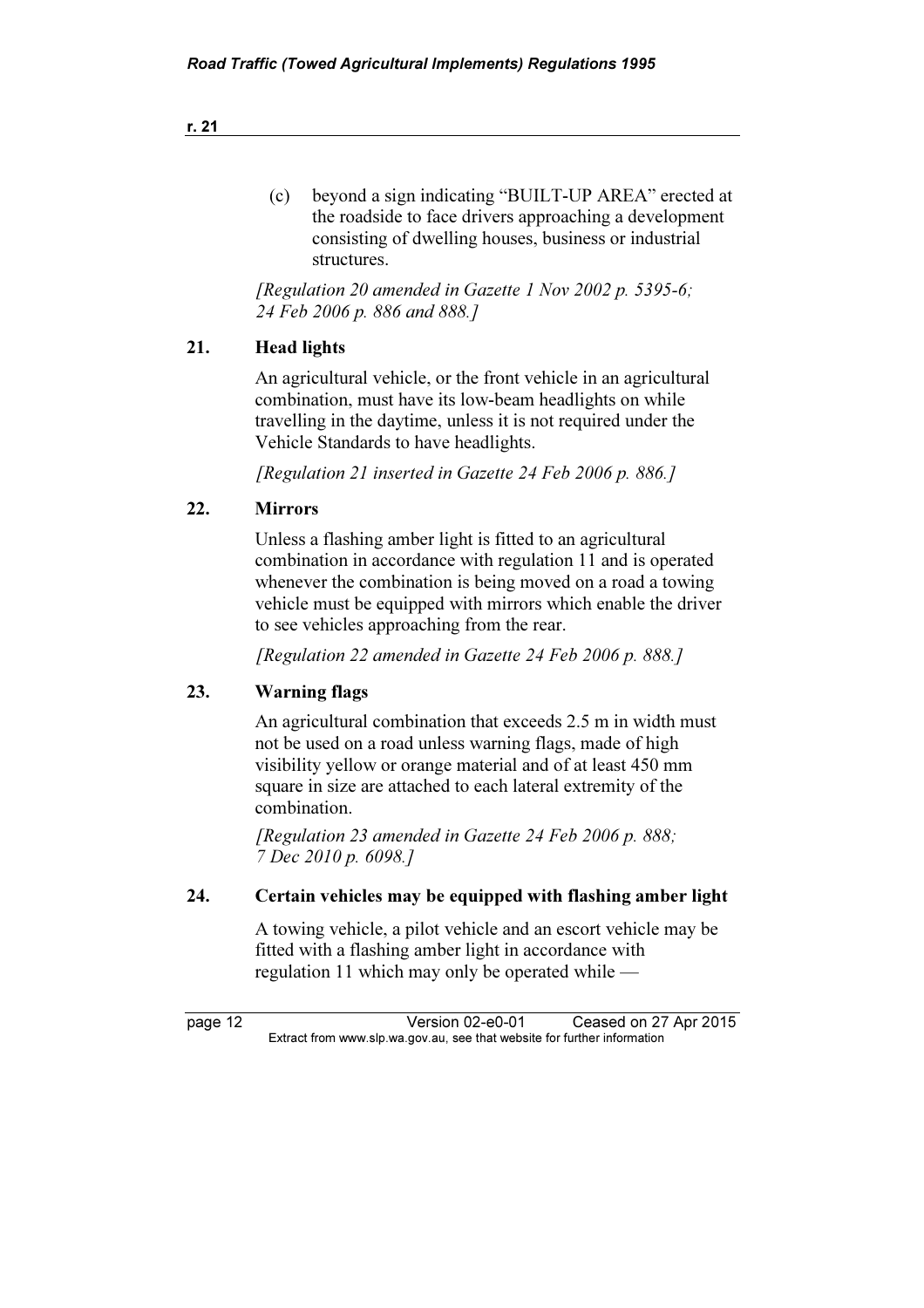- (a) the towing vehicle is towing, on a road, a towed vehicle —
	- (i) at night-time; or
	- (ii) exceeding 2.5 m in width and 25 m in length; or
	- (iii) the shape and dimensions of which are such as to obscure the driver's rearward view;
- (b) the pilot motor vehicle is piloting an agricultural combination which is being used on a road; or
- (c) the escort motor vehicle is escorting an agricultural combination which is being used on a road,

as the case requires.

[Regulation 24 amended in Gazette 24 Feb 2006 p. 888; 7 Dec 2010 p. 6097.]

#### 25. Oversize agricultural combinations

- (1) An agricultural combination which exceeds 3.5 m in width or 25 m in length must not be used on a road unless —
	- (a) warning signs displaying the word "OVERSIZE" are affixed to the front of the towing vehicle and the rear of the towed vehicle or, in the case of a combination consisting of more than 1 towed vehicle, the rear towed vehicle; and
	- (b) it is preceded, at a distance of not more than 500 m or less than 300 m, by a pilot vehicle and followed, at a distance of not more than 300 m or less than 200 m, by a pilot vehicle.
- (2) On and from 1 January 1997 warning signs referred to in subregulation (1) and warning signs on pilot vehicles must —
	- (a) subject to subregulation (3), be made of a rigid material;
	- (b) have lettering in upper case and at least
		- (i) 200 mm high with a brush stroke at least 28 mm wide for the word "OVERSIZE"; and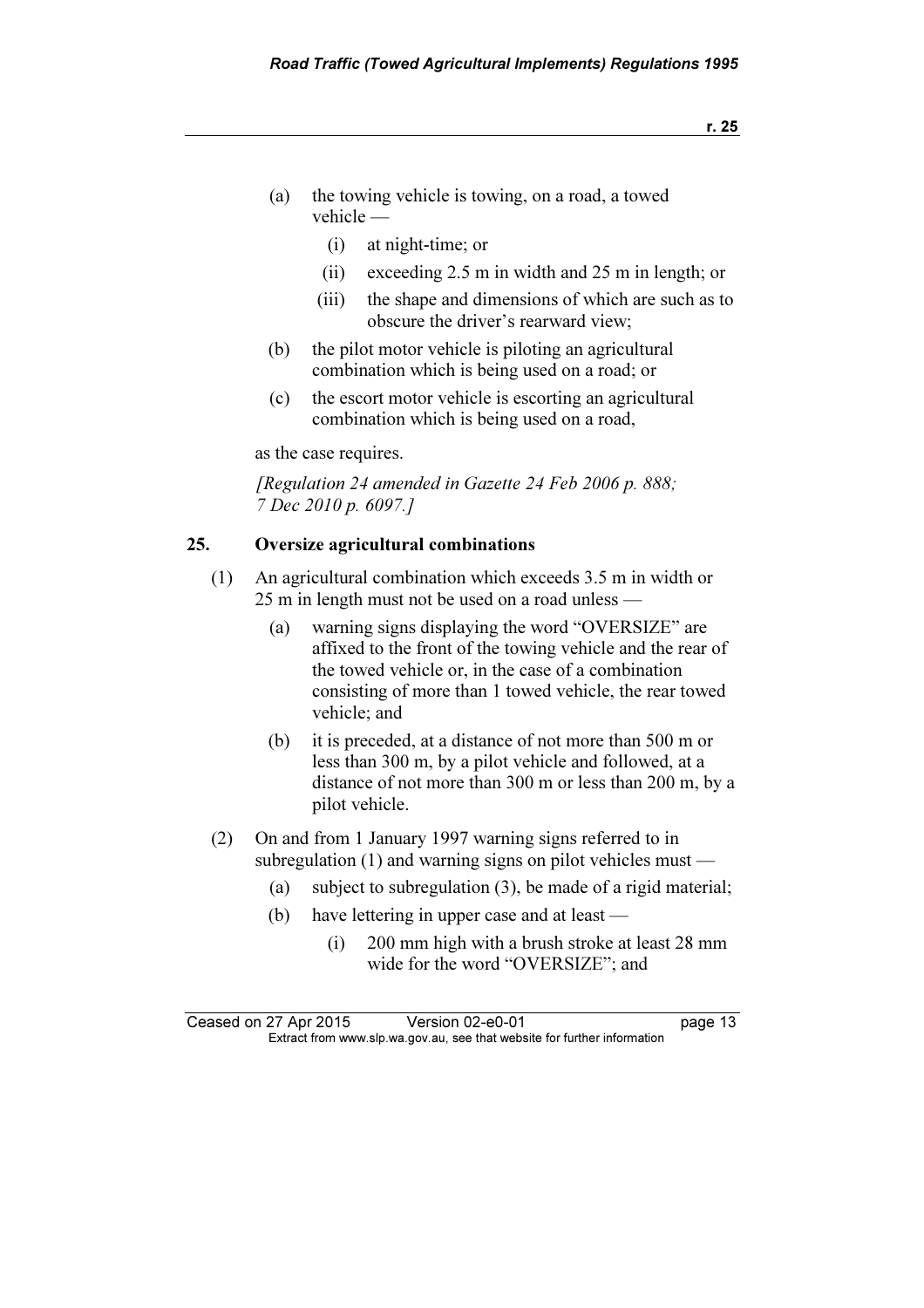(ii) 100 mm high with a brush stroke at least 15 mm wide for the words "LOAD AHEAD",

in black on a yellow reflective background; and

- (c) be of the following dimensions
	- (i) 1 200 mm long and 450 mm wide in the case of a single line of lettering; or
	- (ii) 1 200 mm long and 600 mm wide in the case of a double line of lettering.
- (3) Where a rigid sign cannot adequately be mounted on the rear of a towed vehicle a flexible sign, not being made of paper or cloth, which otherwise complies with subregulation (2) may be used on that vehicle.
- (4) A pilot vehicle may carry a load or tow a trailer or an agricultural implement as long as the vehicle, together with its load, if any —
	- (a) has a loaded mass (ascertained in accordance with the Vehicle Standards) that does not exceed 4.5 t; and
	- (b) together with the trailer or implement, if any, does not exceed 25 m in length or 2.5 m in width.
- (5) Despite subregulation (1)(b), a pilot vehicle to the rear of the combination is not required for a combination which exceeds 3.5 m in width or 25 m in length if the combination is fitted with a flashing amber light in accordance with regulation 11 and that light is operating whenever the combination is being moved on a road.

[Regulation 25 amended in Gazette 1 Nov 2002 p. 5395; 24 Feb 2006 p. 886-7 and 888; 7 Dec 2010 p. 6097.]

#### 25A. Communication between drivers

 (1) An oversize agricultural combination and any accompanying pilot vehicle or escort vehicle must each have an electronic device that allows the drivers to communicate effectively with each other.

page 14 Version 02-e0-01 Ceased on 27 Apr 2015<br>Extract from www.slp.wa.gov.au, see that website for further information  $\mathbf{F}$  from which was the set that we besite for further information  $\mathbf{F}$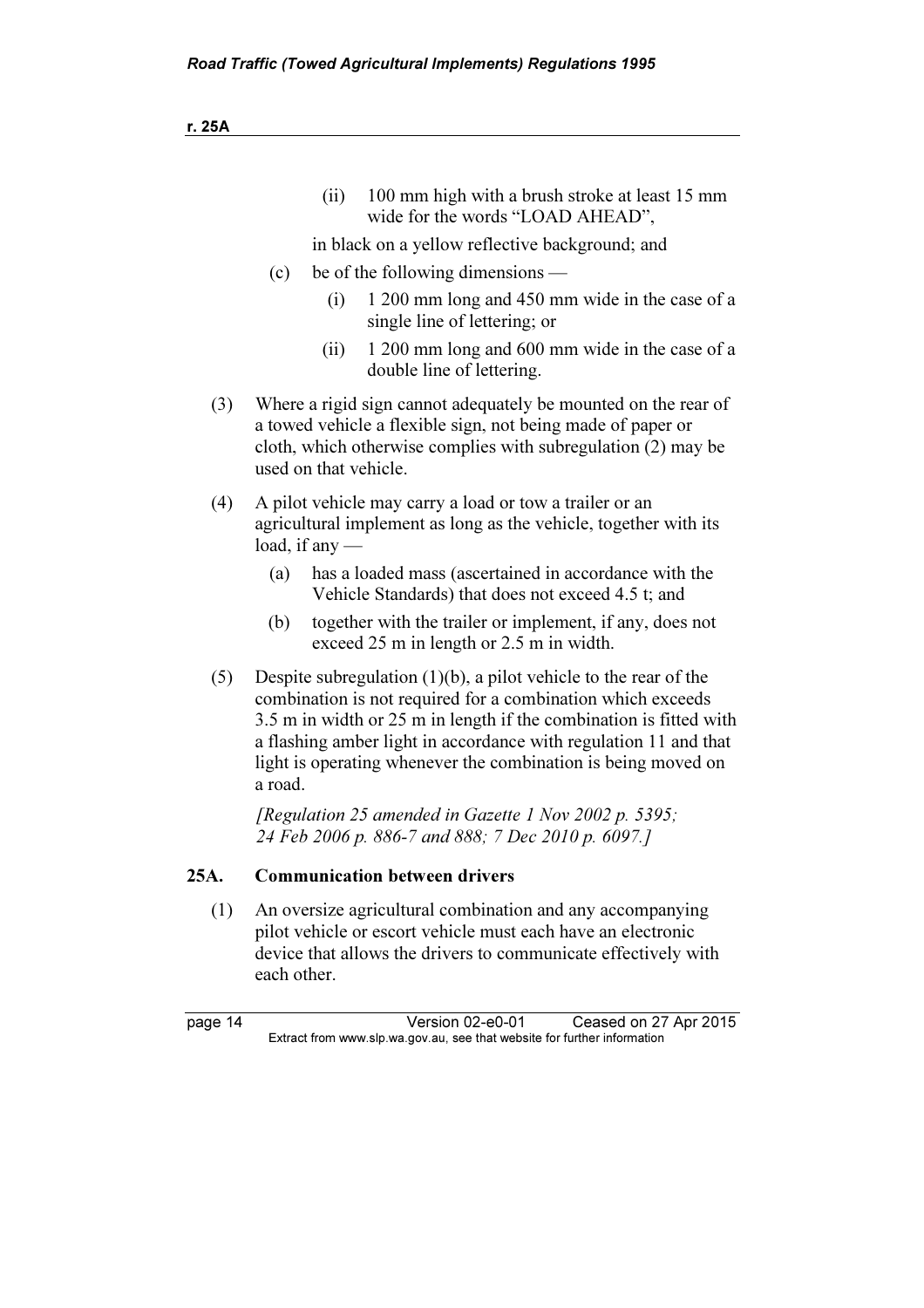- (2) Subregulation (1) does not apply if
	- (a) the combination includes an oversize agricultural machine; or
	- (b) the escort vehicle (if there is one) is a police vehicle.

[Regulation 25A inserted in Gazette 24 Feb 2006 p. 887.]

#### 26. Convoys

- (1) No more than 2 agricultural combinations may be moved in a convoy.
- (2) Regulation 25(1)(b) does not apply to an agricultural combination if the combination is moved in a convoy with another agricultural combination as long as the convoy is preceded by a pilot vehicle and followed by a pilot vehicle each of which is fitted with an amber flashing light in accordance with regulation 11 which is operating whenever the convoy is being moved on a road.

[Regulation 26 amended in Gazette 24 Feb 2006 p. 887.]

#### 27. Movement of excessively high agricultural combinations

- (1) Where an agricultural combination exceeds 4.3 m in height or may come into contact with an electricity supply line while being used on a road it must not be used on that road unless written permission has been obtained from —
	- (a) the Electricity Networks Corporation established by section 4(1)(b) of the *Electricity Corporations Act 2005*; or
	- (b) the Regional Power Corporation established by section 4(1)(d) of the *Electricity Corporations Act 2005*,

as the case requires.

 (2) A written permission under subregulation (1) may be made subject to compliance with specified requirements including a requirement that the combination be escorted by a police officer while being used.

Ceased on 27 Apr 2015 Version 02-e0-01 page 15<br>Extract from www.slp.wa.gov.au, see that website for further information  $\mathbf{F}$  from which was the set that we besite for further information  $\mathbf{F}$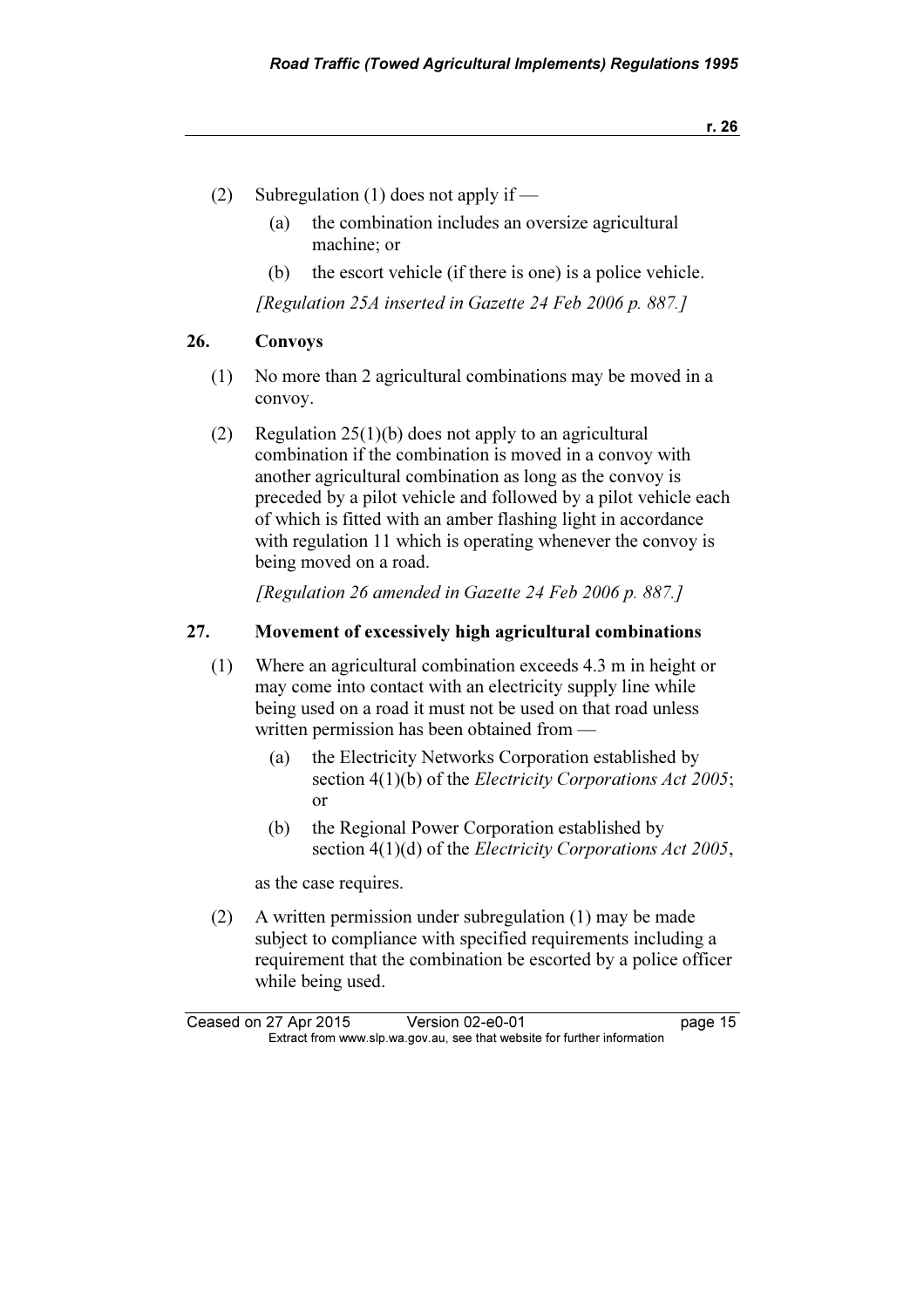| r. 28   |                                                                                                                                                                                                                                                                                      |  |
|---------|--------------------------------------------------------------------------------------------------------------------------------------------------------------------------------------------------------------------------------------------------------------------------------------|--|
|         |                                                                                                                                                                                                                                                                                      |  |
| (3)     | A written permission under subregulation (1) is valid for<br>12 months from the day it is obtained.                                                                                                                                                                                  |  |
|         | [Regulation 27 amended in Gazette 24 Feb 2006 p. 887 and<br>888; 31 Mar 2006 p. 1352.]                                                                                                                                                                                               |  |
| 28.     | Movement of excessively wide or long agricultural<br>combinations                                                                                                                                                                                                                    |  |
| (1)     | Where an agricultural combination exceeds 7.5 m in width or<br>30 m in length it shall not be used on a road unless a permit<br>issued under this regulation is in force in relation to that<br>combination and any conditions to which that permit is subject<br>are complied with. |  |
| (2)     | A permit issued under this regulation must be in a form<br>approved by the Commissioner of Police and may be issued by<br>a police officer or an employee, within the meaning of the<br>Public Sector Management Act 1994, of the Police Service,<br>authorised for that purpose.    |  |
| (3)     | A permit issued under this regulation may be subject to such<br>specified conditions as the person issuing the permit considers<br>necessary to ensure the combination is moved safely,<br>$including -$                                                                             |  |
|         | any speed limit to be observed while moving the<br>(a)<br>combination;                                                                                                                                                                                                               |  |
|         | the route to be followed by the combination;<br>(b)                                                                                                                                                                                                                                  |  |
|         | the times during which the combination may be used on<br>(c)<br>a road; and                                                                                                                                                                                                          |  |
|         | (d) whether the combination must be accompanied by a<br>police escort when being used on a road.                                                                                                                                                                                     |  |
| (4)     | A permit issued under this regulation may be obtained without<br>payment of a fee and is valid for 12 months from the day on<br>which it was issued.                                                                                                                                 |  |
| (5)     | A police officer or employee of the Police Service must not<br>refuse to issue a permit under this regulation unless the use of                                                                                                                                                      |  |
| page 16 | Version 02-e0-01<br>Ceased on 27 Apr 2015<br>Extract from www.slp.wa.gov.au, see that website for further information                                                                                                                                                                |  |
|         |                                                                                                                                                                                                                                                                                      |  |

 $28$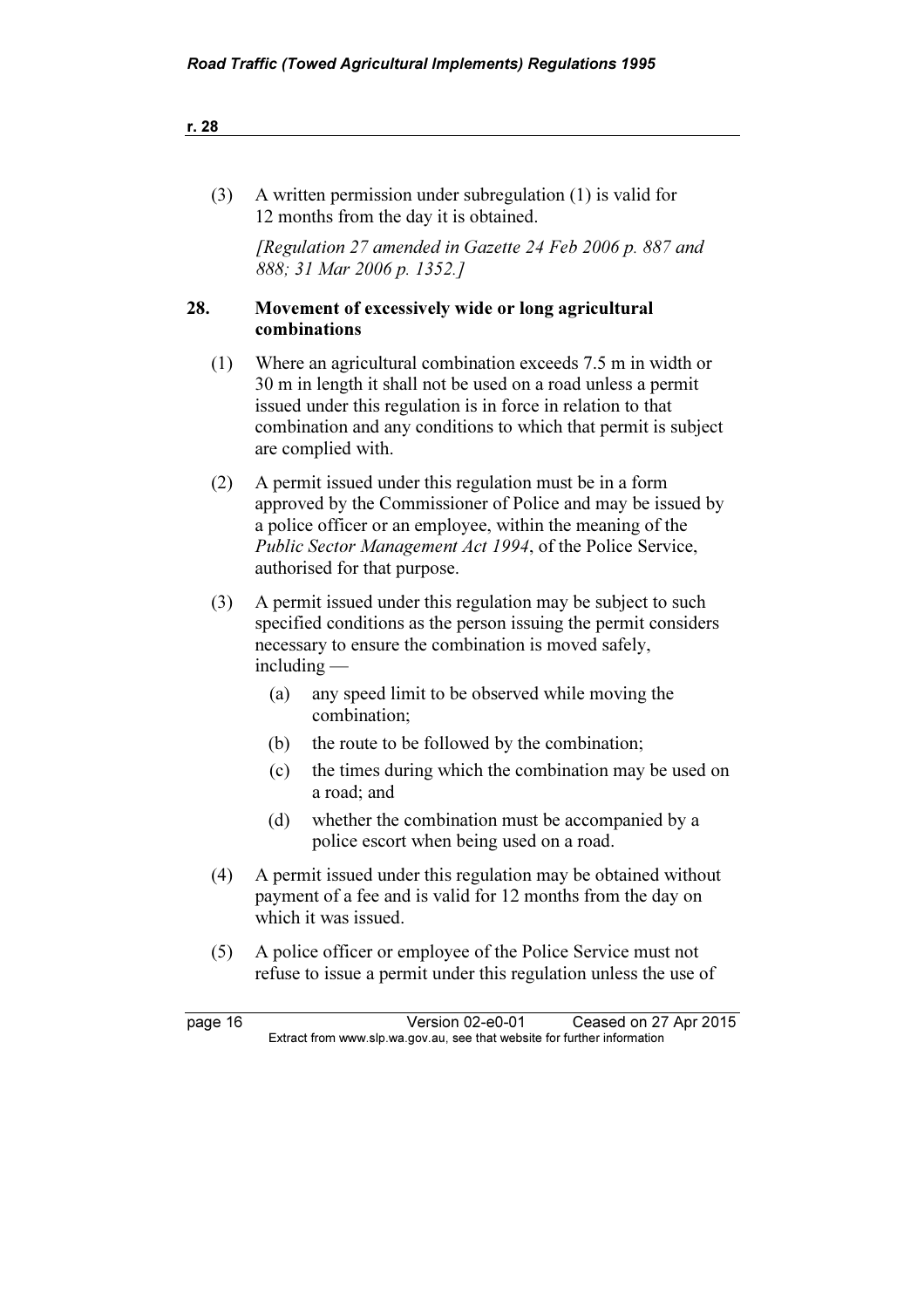the combination on a road forming the whole or any part of the route to be followed by that combination would endanger safety.

 [Regulation 28 amended in Gazette 24 Feb 2006 p. 887 and 888.]

#### 29AA. Vehicles other than agricultural implements

- (1) A vehicle, other than an agricultural implement, that
	- (a) has a GVM exceeding 4.5 t; or
	- (b) exceeds 2.5 m in width,

must not be towed in an agricultural combination.

- (2) Subject to subregulation (3), if a motor vehicle or pig trailer is being towed in an agricultural combination, the motor vehicle or pig trailer must be the rearmost vehicle in the agricultural combination.
- (3) A motor vehicle or pig trailer must not be towed in an agricultural combination if the towing apparatus of another vehicle in the agricultural combination does not have the towing capacity to tow the motor vehicle or pig trailer.
- (4) A vehicle, other than an agricultural implement, that is being towed in an agricultural combination must be attached to the vehicle in front of it by —
	- (a) a coupling which complies with the Road Traffic (Vehicle Standards) Regulations 2002 and the Road Traffic (Vehicle Standards) Rules 2002; or
	- (b) if the towed vehicle is a motor vehicle a towing apparatus of a kind approved by the Director General.

[Regulation 29AA inserted in Gazette 7 Dec 2010 p. 6098-9.]

#### 29. Limit on number of towed vehicles

 (1) The maximum number of agricultural implements that may be towed in an agricultural combination is —

Ceased on 27 Apr 2015 Version 02-e0-01 page 17<br>Extract from www.slp.wa.gov.au, see that website for further information  $\mathbf{F}$  from which was the set that we besite for further information  $\mathbf{F}$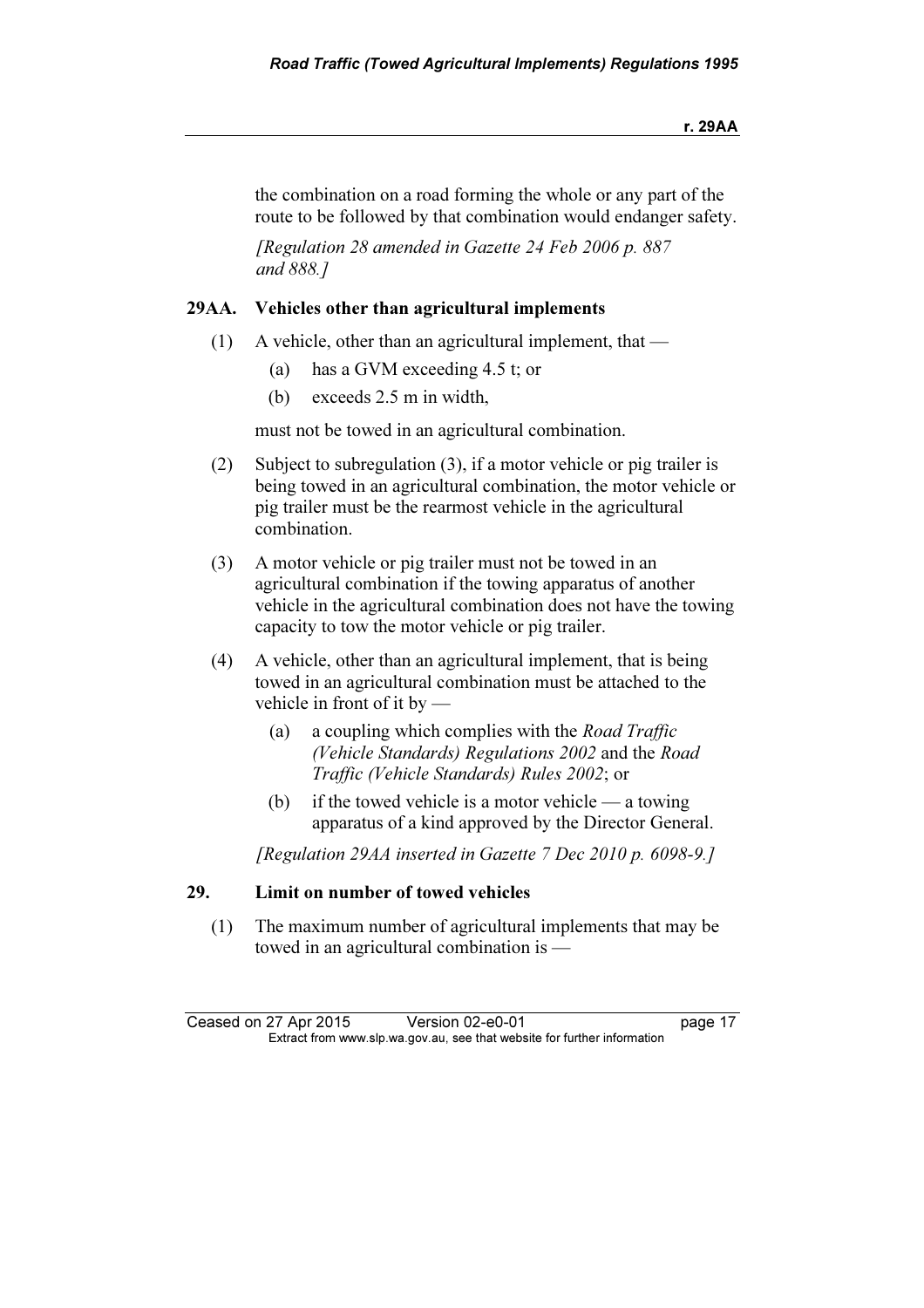- (a) if no other vehicles are being towed in the agricultural combination — 3 agricultural implements; or
- (b) if one other vehicle is being towed in the agricultural combination — 2 agricultural implements.
- (2) A maximum of one vehicle that is not an agricultural implement may be towed in an agricultural combination.

[Regulation 29 inserted in Gazette 7 Dec 2010 p. 6099.]

#### 29A. Director General may grant exemptions

- (1) Subject to subregulation (4), the Director General may, by notice published in the Gazette —
	- (a) exempt any agricultural implement or any class or classes of agricultural implement from the operation of any of these regulations; and
	- (b) vary or revoke a notice under paragraph (a).
- (2) An exemption is subject to any conditions specified by the Director General in the notice.
- (3) If a condition to which an exemption is subject is not complied with, the exemption ceases to have effect.
- (4) A notice published under this regulation cannot limit the operation of regulation 13, 14, 18, 19, 20, 27, 28 or 29.

[Regulation 29A inserted in Gazette 15 Jan 1999 p. 117-18.]

#### 29B. Movements of agricultural combinations may be authorised by permits

 (1) If the Director General is satisfied that it is appropriate to do so in respect of a proposed movement of an agricultural combination, the Director General may, subject to subregulation (7), issue a permit under this regulation that authorises the combination to be moved on a road otherwise than in accordance with any of these regulations, as specified in the permit.

page 18 Version 02-e0-01 Ceased on 27 Apr 2015<br>Extract from www.slp.wa.gov.au, see that website for further information  $\mathbf{F}$  from which was the set that we besite for further information  $\mathbf{F}$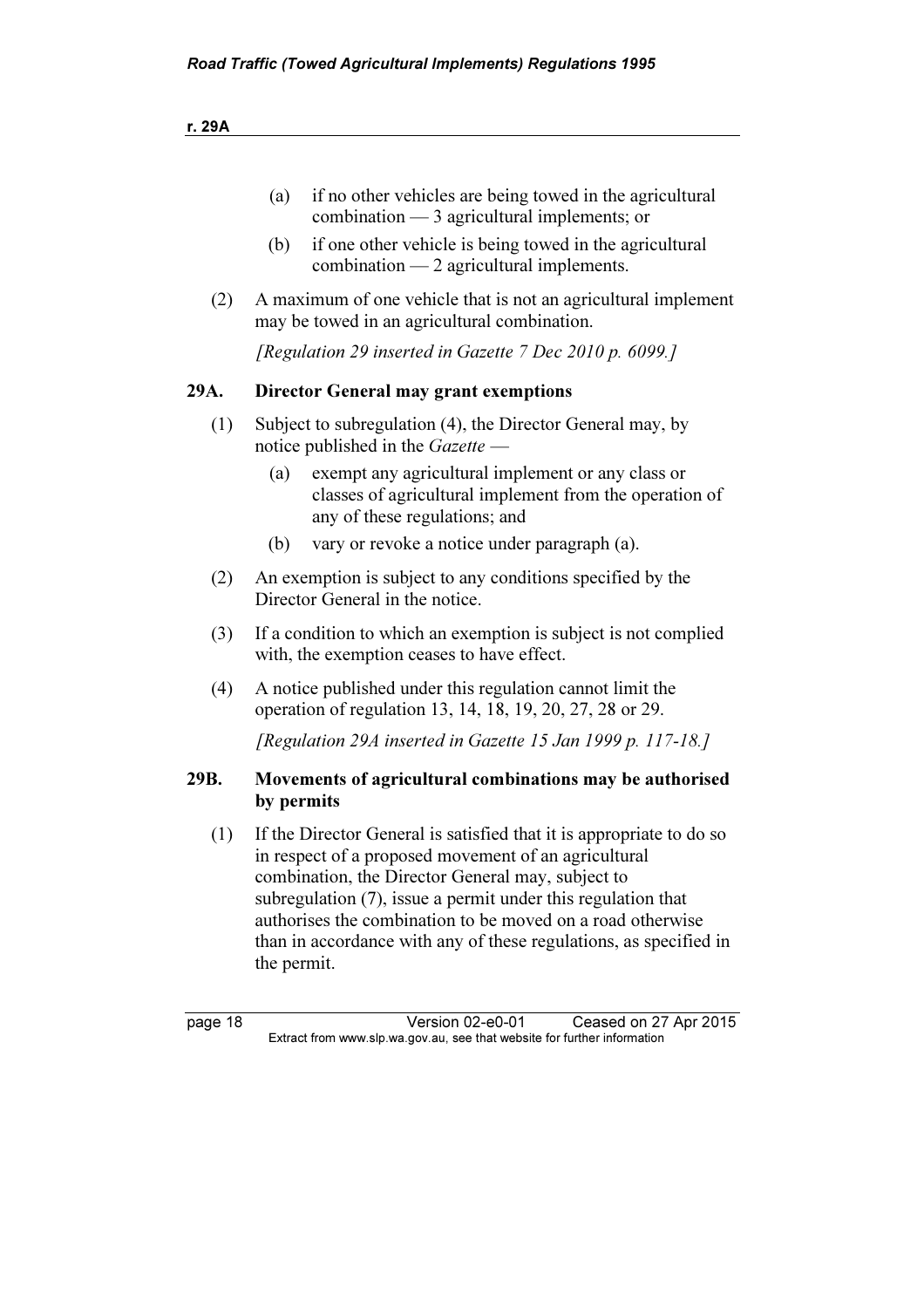- r. 30
- (2) A permit issued under this regulation must be in a form approved by the Director General.
- (3) A permit issued under this regulation is subject to  $-$ 
	- (a) the condition that it must be carried by the driver of the towing vehicle while the combination is being moved under the authority of the permit; and
	- (b) any conditions that the Director General considers necessary to ensure the combination is moved safely that are specified in the permit.
- (4) Without limiting paragraph (b) of subregulation (3), the conditions that may be specified under that paragraph include —
	- (a) any speed limit to be observed by the person driving the towing vehicle;
	- (b) the route to be followed by the combination;
	- (c) the times during which the combination may be moved on a road; and
	- (d) whether the combination must be accompanied by a police escort when being moved on a road.
- (5) If a condition to which a permit issued under this regulation is subject is not complied with, the permit ceases to have effect.
- (6) A permit issued under this regulation may be obtained without payment of a fee and is valid for the period specified in the permit.
- (7) A permit issued under this regulation cannot limit the operation of regulation 13, 14, 18, 19, 20, 27 or 28.

 [Regulation 29B inserted in Gazette 15 Jan 1999 p. 118-19; amended in Gazette 24 Feb 2006 p. 888; 7 Dec 2010 p. 6099.]

#### 30. General duty of drivers and offences and penalties

 (1) Except where otherwise provided by these regulations the driver of a towing vehicle shall ensure that these regulations are complied with.

Ceased on 27 Apr 2015 Version 02-e0-01 page 19<br>Extract from www.slp.wa.gov.au, see that website for further information  $\mathbf{F}$  from which was the set that we besite for further information  $\mathbf{F}$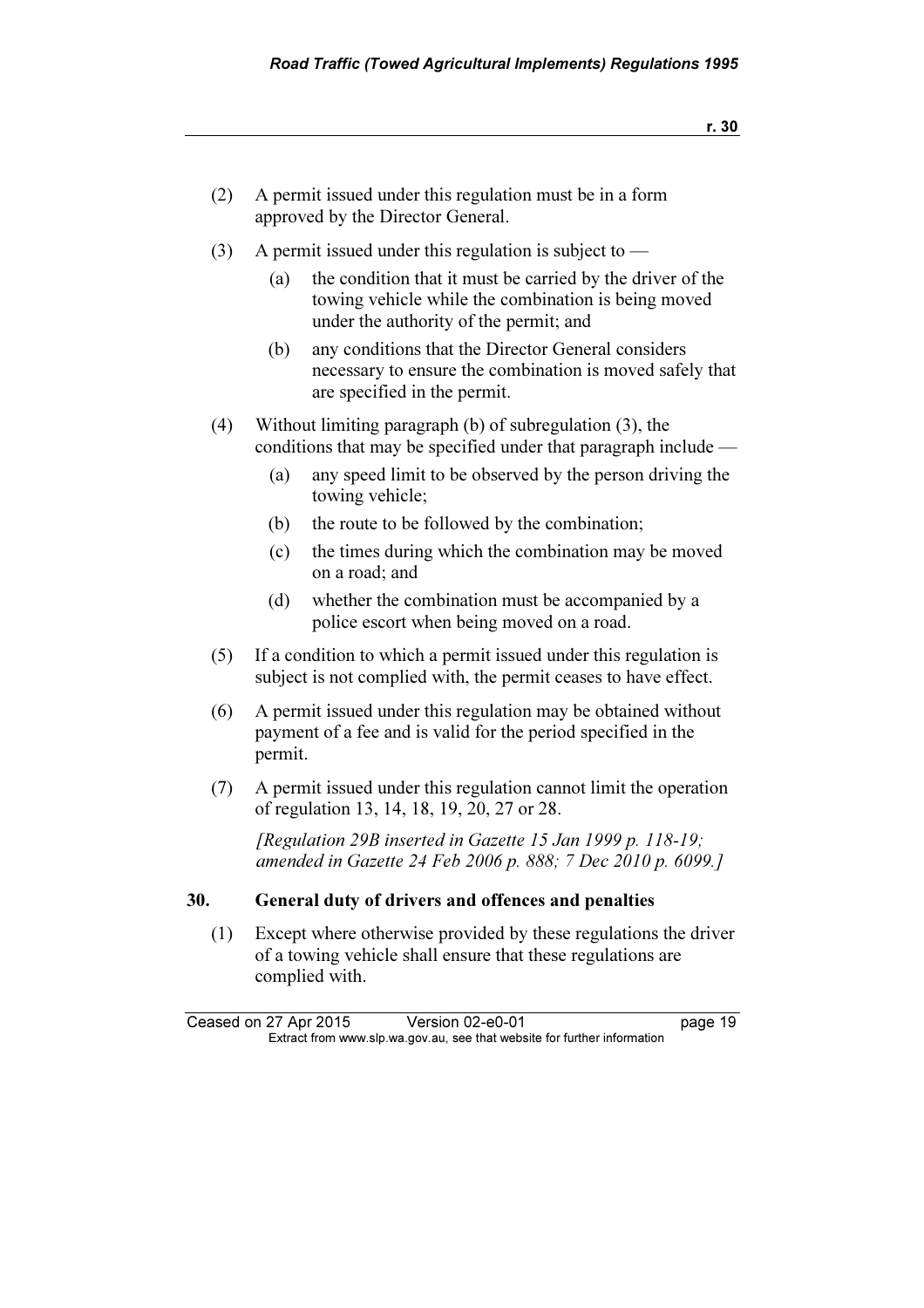| A person who contravenes subregulation $(1)$ or regulation $7(1)$ |
|-------------------------------------------------------------------|
| commits an offence.                                               |

Penalty: Eight penalty units (8 PU).

[Regulation 30 amended in Gazette 23 Dec 1997 p. 7460.]

#### 31. Gate to gate towing

- (1) Despite these regulations, a person may tow an agricultural implement or an agricultural combination from gate to gate —
	- (a) where the road across which the crossing is to be made is a road that is the responsibility of the Commissioner of Main Roads, if the written approval of the Commissioner has been obtained in writing; and
	- (b) if the traffic management plan entitled "Traffic Management Requirements - Towed Agricultural Implements Crossings Ref Number 07/2071 D07#103477" has been approved by the Commissioner of Main Roads and published in the Gazette.
- (2) A person is not towing an agricultural implement or an agricultural combination from gate to gate in accordance with this regulation if the towing is carried out in a manner contrary to the approved management plan.
- (3) Approval under subregulation (1)(a) is to be sought and obtained in writing.
- (4) A person may tow an agricultural implement or an agricultural combination from gate to gate in accordance with this regulation during the day-time or the night-time.

[Regulation 31 inserted in Gazette 24 Oct 2007 p. 5648.]

page 20 Version 02-e0-01 Ceased on 27 Apr 2015<br>Extract from www.slp.wa.gov.au, see that website for further information  $\mathbf{F}$  from which was the set that we besite for further information  $\mathbf{F}$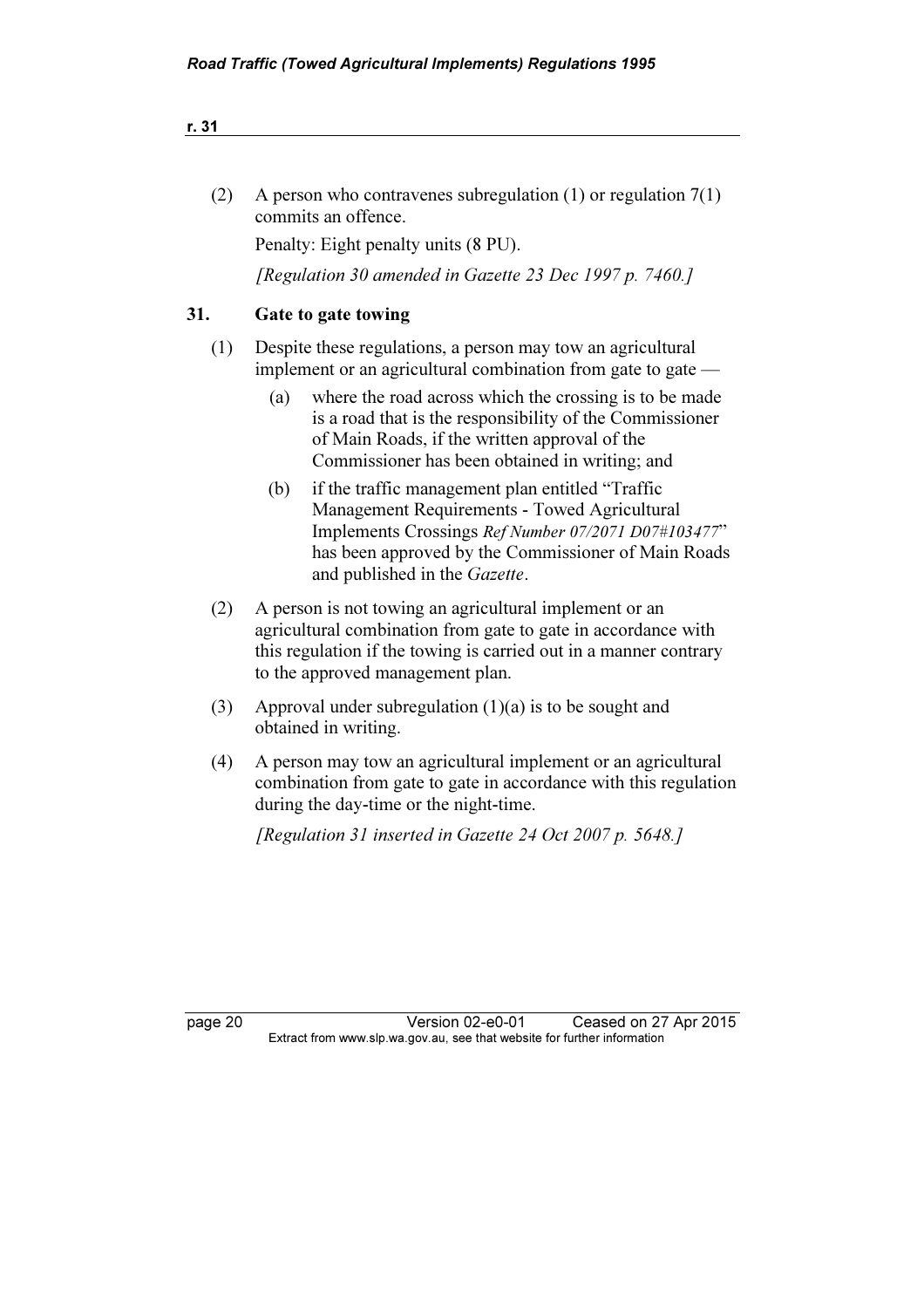#### **Notes**

 This is a compilation of the Road Traffic (Towed Agricultural Implements) Regulations 1995 and includes the amendments made by the other written laws referred to in the following table. The table also contains information about any reprint.

1

Compilation table

| <b>Citation</b>                                                                                                                     | Gazettal                   | Commencement                                                    |  |  |
|-------------------------------------------------------------------------------------------------------------------------------------|----------------------------|-----------------------------------------------------------------|--|--|
| Road Traffic (Towed Agricultural<br><i>Implements</i> ) Regulations 1995                                                            | 12 May 1995<br>p. 1809-18  | 12 May 1995                                                     |  |  |
| Road Traffic (Towed Agricultural<br>Implements) Amendment<br>Regulations 1997                                                       | 23 Dec 1997<br>p. 7459-60  | 1 Jan 1998 (see r. 2 and <i>Gazette</i><br>23 Dec 1997 p. 7400) |  |  |
| Road Traffic (Towed Agricultural<br>Implements) Amendment<br>Regulations 1999                                                       | 15 Jan 1999<br>p. 117-19   | 15 Jan 1999                                                     |  |  |
| Road Traffic (Vehicle Standards)<br>(Consequential Provisions)<br>Regulations 2002 Pt. 5                                            | 1 Nov 2002<br>p. 5388-400  | 1 Nov 2002 (see r. 2)                                           |  |  |
| Road Traffic (Vehicle Standards 2002)<br>Amendment Regulations 2002 r. 13(2)                                                        | 3 Jan 2003<br>$p. 5-11$    | 3 Jan 2003                                                      |  |  |
| Reprint 1: The Road Traffic (Towed Agricultural Implements) Regulations 1995 as at<br>9 May 2003 (includes amendments listed above) |                            |                                                                 |  |  |
| Road Traffic (Towed Agricultural<br>Implements) Amendment<br><b>Regulations 2004</b>                                                | 27 Jul 2004<br>p. 3081     | 27 Jul 2004                                                     |  |  |
| Road Traffic (Towed Agricultural<br>Implements) Amendment<br>Regulations 2006                                                       | 24 Feb 2006<br>p. 884-8    | 24 Feb 2006                                                     |  |  |
| <b>Electricity Corporations</b><br>(Consequential Amendments)<br>Regulations 2006 r. 85                                             | 31 Mar 2006<br>p. 1299-357 | 1 Apr 2006 (see r. 2)                                           |  |  |
| Road Traffic (Towed Agricultural<br><b>Implements)</b> Amendment Regulations<br>(No. 2) 2006                                        | 28 Nov 2006<br>p. 4917     | 4 Dec 2006 (see r. 2 and <i>Gazette</i><br>28 Nov 2006 p. 4889) |  |  |

Reprint 2: The Road Traffic (Towed Agricultural Implements) Regulations 1995 as at 9 Feb 2007 (includes amendments listed above)

Ceased on 27 Apr 2015 Version 02-e0-01 page 21 Extract from www.slp.wa.gov.au, see that website for further information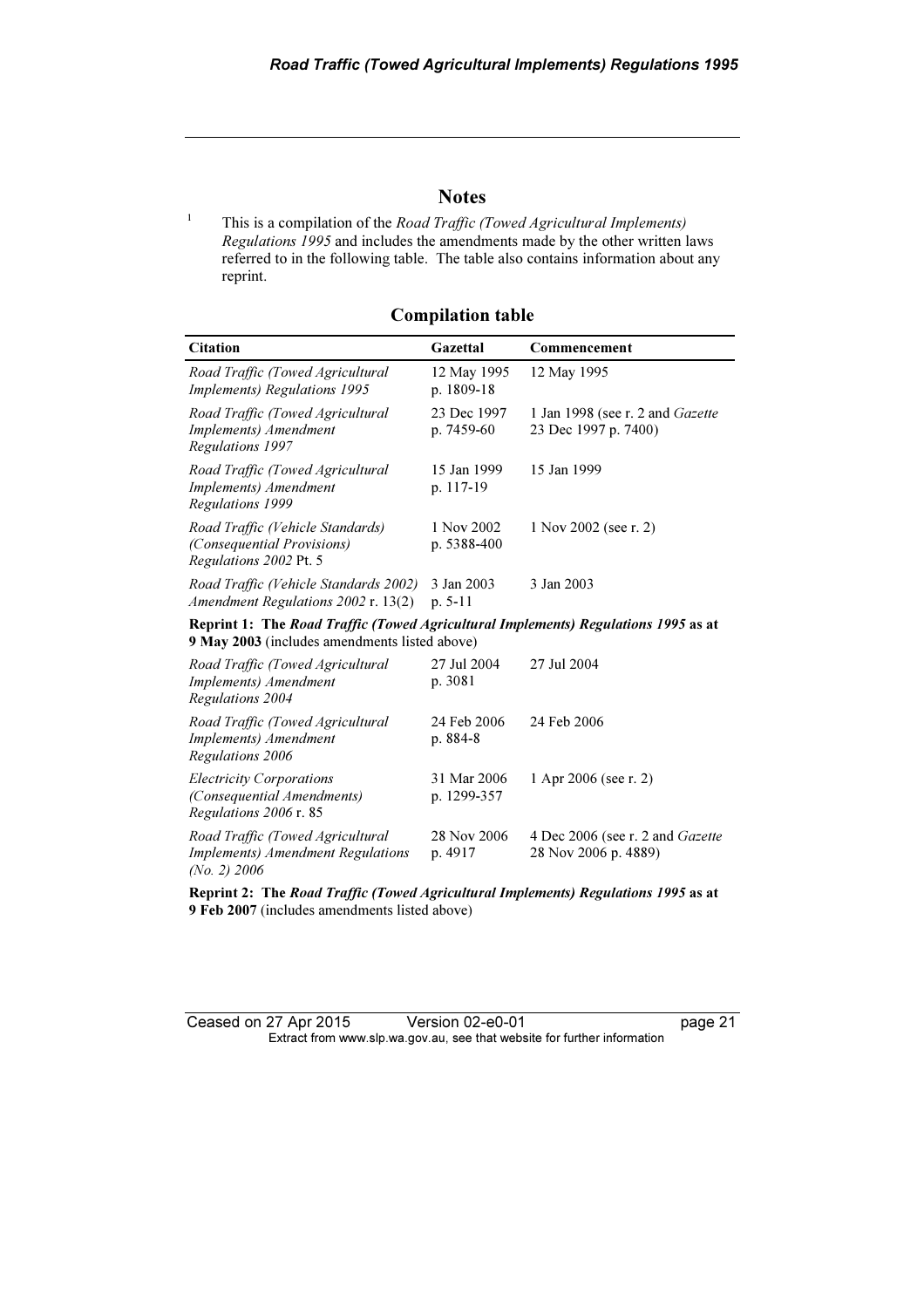| 24 Oct 2007<br>p. $5647-8$    | r. 1 and 2: 24 Oct 2007 (see<br>r. $2(a)$ :<br>Regulations other than r. 1 and 2:<br>25 Oct 2007 (see r. 2(b)) |
|-------------------------------|----------------------------------------------------------------------------------------------------------------|
| 7 Dec 2010<br>p. $6096 - 100$ | r. 1 and 2: 7 Dec 2010<br>(see r. $2(a)$ );<br>Regulations other than r. 1 and 2:<br>8 Dec 2010 (see r. 2(b))  |
|                               | <b>These regulations were repealed by the Road Traffic (Repeals and Amendment)</b>                             |

page 22 Version 02-e0-01 Ceased on 27 Apr 2015 Extract from www.slp.wa.gov.au, see that website for further information